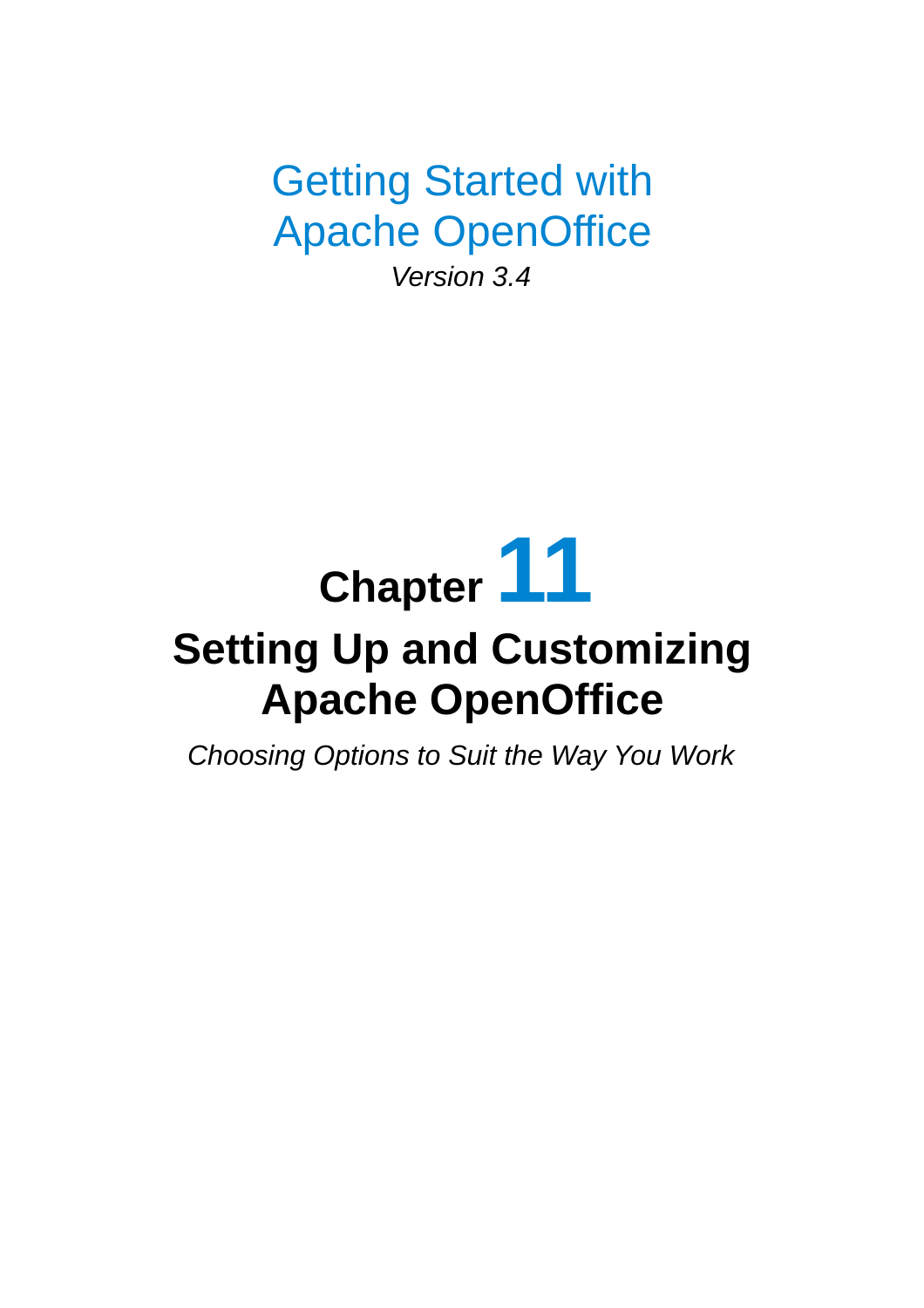# <span id="page-1-0"></span>**Copyright**

This document is Copyright © 2013 by its contributors as listed below. You may distribute it and/or modify it under the terms of either the GNU General Public License [\(http://www.gnu.org/licenses/gpl.html\)](http://www.gnu.org/licenses/gpl.html), version 3 or later, or the Creative Commons Attribution License [\(http://creativecommons.org/licenses/by/3.0/\)](http://creativecommons.org/licenses/by/3.0/), version 3.0 or later.

Apache, Apache OpenOffice, and OpenOffice.org are trademarks of the Apache Software Foundation. Used with permission. No endorsement by The Apache Software Foundation is implied by the use of these marks. All other trademarks mentioned in this guide belong to their respective owners.

# **Contributors**

Jean Hollis Weber

# **Acknowledgements**

This chapter is adapted from Chapters 2 and 14 of *Getting Started with OpenOffice.org 3.3*, with additional material adapted from *Getting Started with LibreOffice 3.4*. The contributors to those books are:

| OpenOffice.org |                   |                     |
|----------------|-------------------|---------------------|
| Agnes Belzunce | Daniel Carrera    | Peter Hillier-Brook |
| Stefan A. Keel | Jean Hollis Weber | Michele Zarri       |
| LibreOffice    |                   |                     |
| Ron Faile Jr.  | Hazel Russman     | Jean Hollis Weber   |

# **Feedback**

Please direct any comments or suggestions about this document to: [odfauthors-discuss@lists.odfauthors.org](mailto:odfauthors-discuss@lists.odfauthors.org)

# **Publication date and software version**

Published 30 April 2013. Based on Apache OpenOffice 3.4.1.

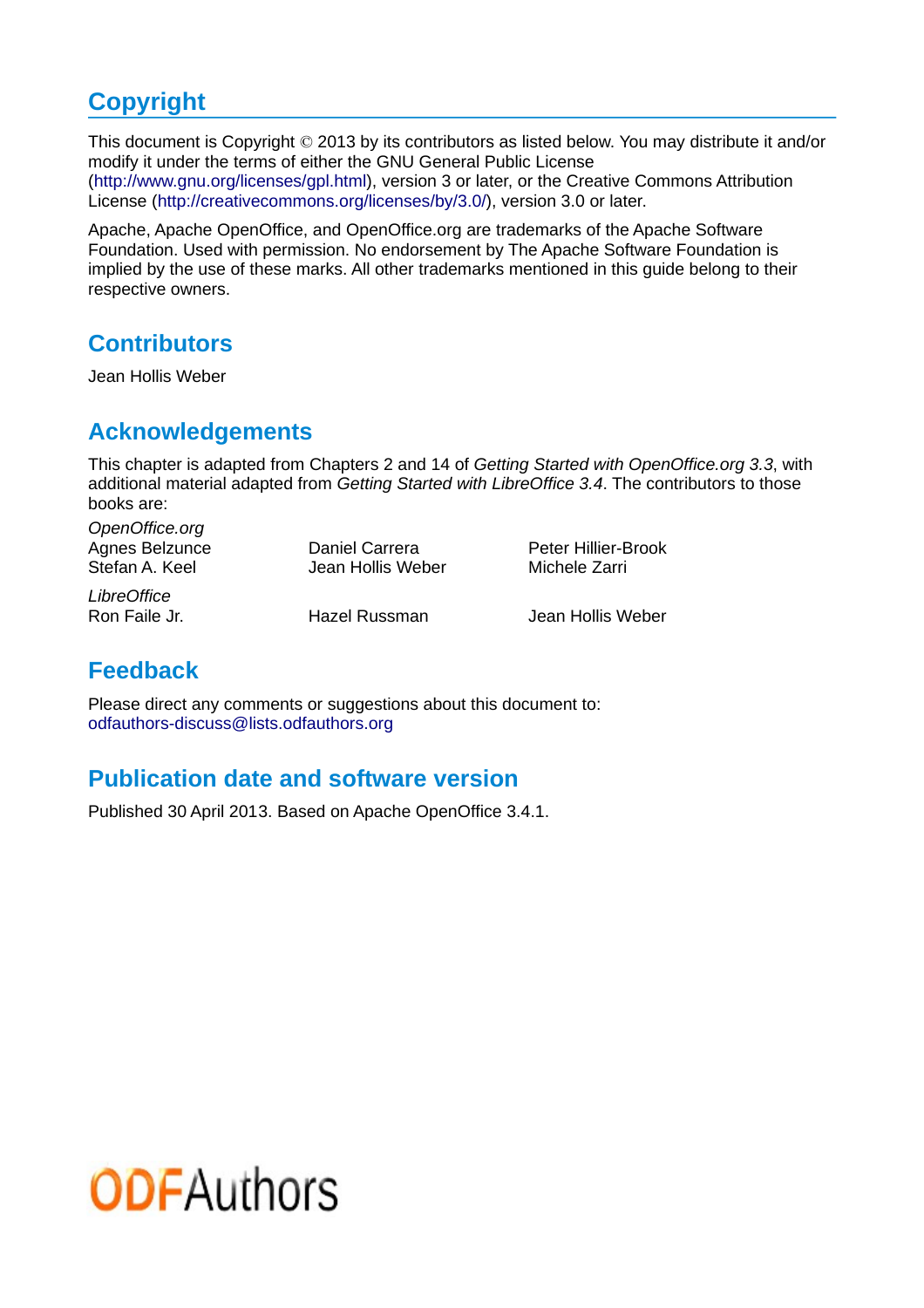# **Contents**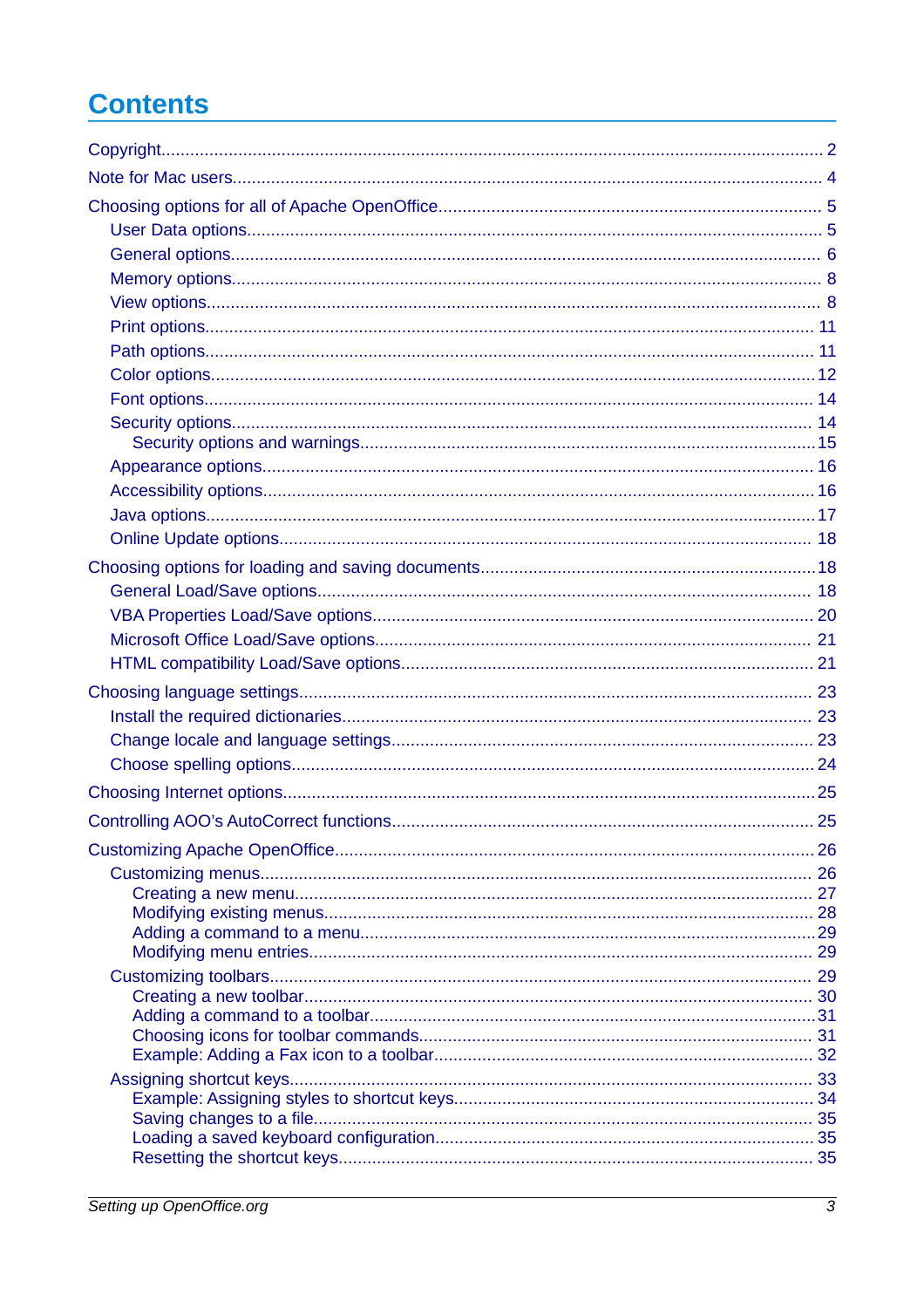# <span id="page-3-0"></span>**Note for Mac users**

Some keystrokes and menu items are different on a Mac from those used in Windows and Linux. The table below gives some common substitutions for the instructions in this chapter. For a more detailed list, see the application Help.

| <b>Windows or Linux</b>                     | <b>Mac equivalent</b>                               | <b>Effect</b>                          |
|---------------------------------------------|-----------------------------------------------------|----------------------------------------|
| <b>Tools &gt; Options</b><br>menu selection | <b>Apache OpenOffice &gt;</b><br><b>Preferences</b> | Access setup options                   |
| <b>Right-click</b>                          | Control+click                                       | Opens a context menu                   |
| Ctrl (Control)                              | ิ <b>\</b> (Command)                                | Used with other keys                   |
| F5                                          | $Shift+$ $#$ + $F5$                                 | Opens the Navigator                    |
| F <sub>11</sub>                             | $\mathcal{H} + \mathcal{T}$                         | Opens the Styles and Formatting window |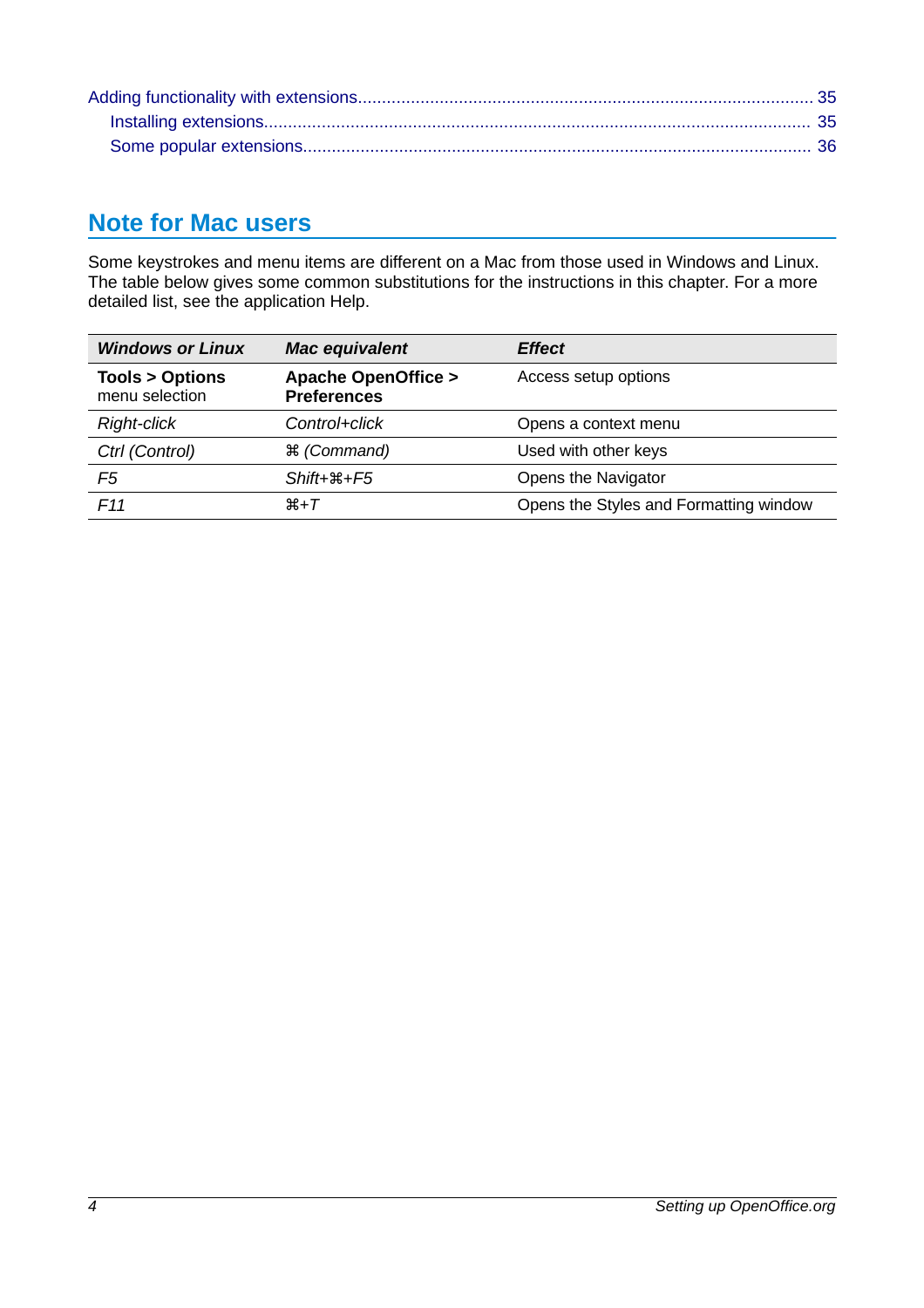# <span id="page-4-1"></span>**Choosing options for all of Apache OpenOffice**

This section covers some of the settings that apply to all the components of Apache OpenOffice. For information on settings not discussed here, see the online help.

Click **Tools > Options**. The list in the left-hand box of the Options – OpenOffice.org dialog varies depending on which component is open. The illustrations in this chapter show the list as it appears when a Writer document is open.

Click the marker (+ or triangle) by OpenOffice.org on the left-hand side. A list of pages drops down. Selecting an item in the list causes the right-hand side of the dialog to display the relevant page.



*Figure 1: OpenOffice.org options*

```
Note
 The Back button has the same effect on all pages of the Options dialog. It 
 resets the options to the values that were in place when you opened 
 OpenOffice.org.
```
# <span id="page-4-0"></span>**User Data options**

Because the name or initials stored in the OpenOffice.org – User Data page are used for several things, including document properties (created by and last edited by information) and the name of the author of notes and changes, you should ensure that the correct information appears here. Fill in the form (shown in [Figure 2\)](#page-5-1), or amend or delete any existing incorrect information.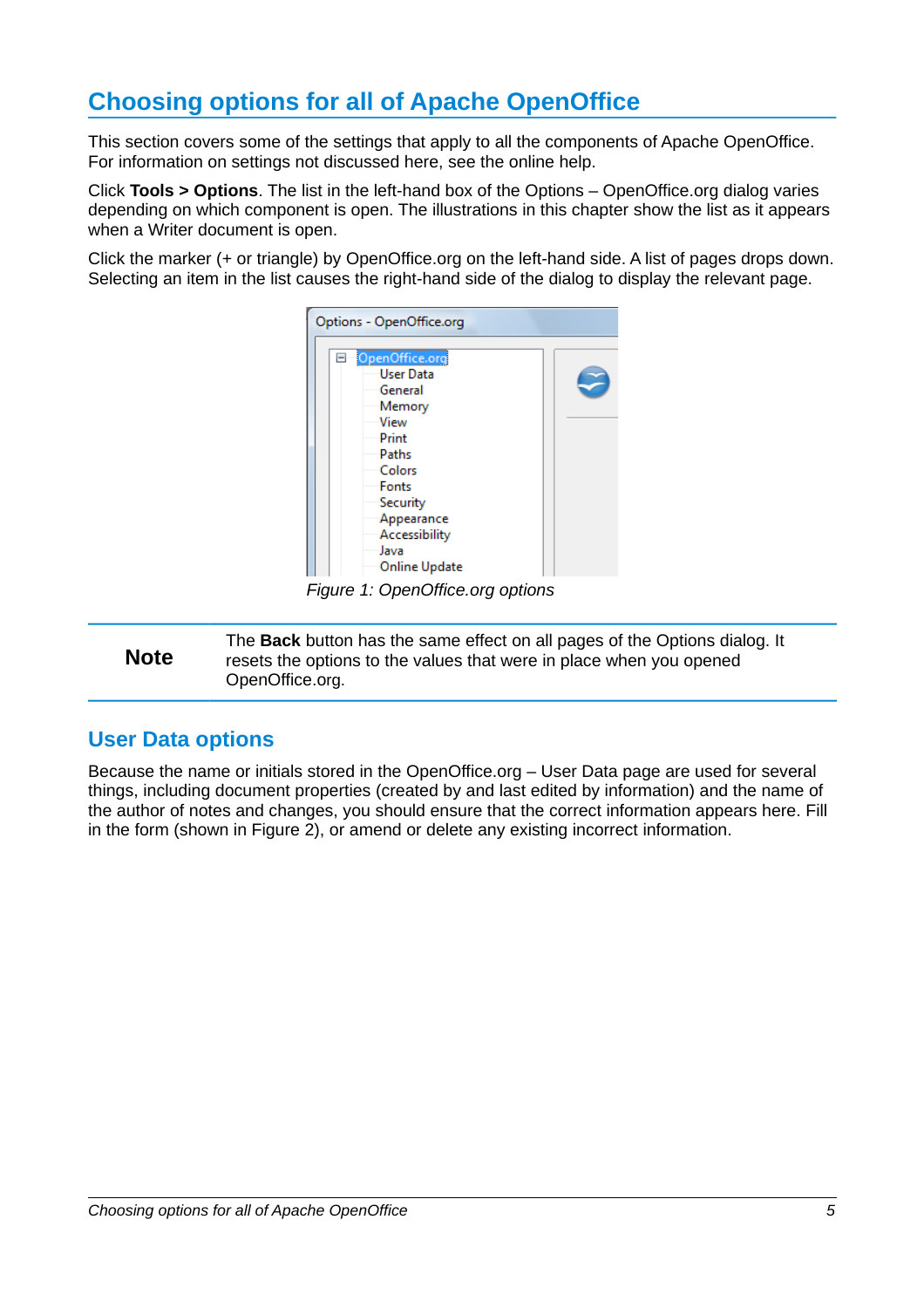| <b>Address</b>           |       |       |    |
|--------------------------|-------|-------|----|
| Company                  |       |       |    |
| First/Last name/Initials | Jared | Kobos | JК |
| Street                   |       |       |    |
| City/State/Zip           |       |       |    |
| Country/Region           |       |       |    |
| <b>Title/Position</b>    |       |       |    |
| Tel. (Home/Work)         |       |       |    |
| Fax / E-mail             |       |       |    |

<span id="page-5-1"></span>*Figure 2: Filling in user data*

# <span id="page-5-0"></span>**General options**

The options on the OpenOffice.org – General page are described below.

| Help<br>$\nabla$ Tips                                       |                       |
|-------------------------------------------------------------|-----------------------|
| Extended tips                                               |                       |
| Help Agent                                                  |                       |
| Reset Help Agent                                            |                       |
| Help formatting                                             | Default               |
| Open/Save dialogs<br>Use OpenOffice.org dialogs             |                       |
| Document status<br>Printing sets "document modified" status |                       |
| Year (two digits)                                           |                       |
| Interpret as years between                                  | ÷<br>1930<br>and 2029 |

*Figure 3: Setting general options for OpenOffice.org*

# **Help - Tips**

When *Tips* is active, one or two words will appear when you hold the mouse pointer over an icon or field, without clicking.

# **Help - Extended tips**

When *Extended tips* is active, a brief description of the function of a particular icon or menu command or a field on a dialog appears when you hold the mouse pointer over that item.

#### **Help Agent**

To turn off the *Help Agent* (similar to Microsoft's Office Assistant), deselect this option. To restore the default behavior, click **Reset Help Agent**.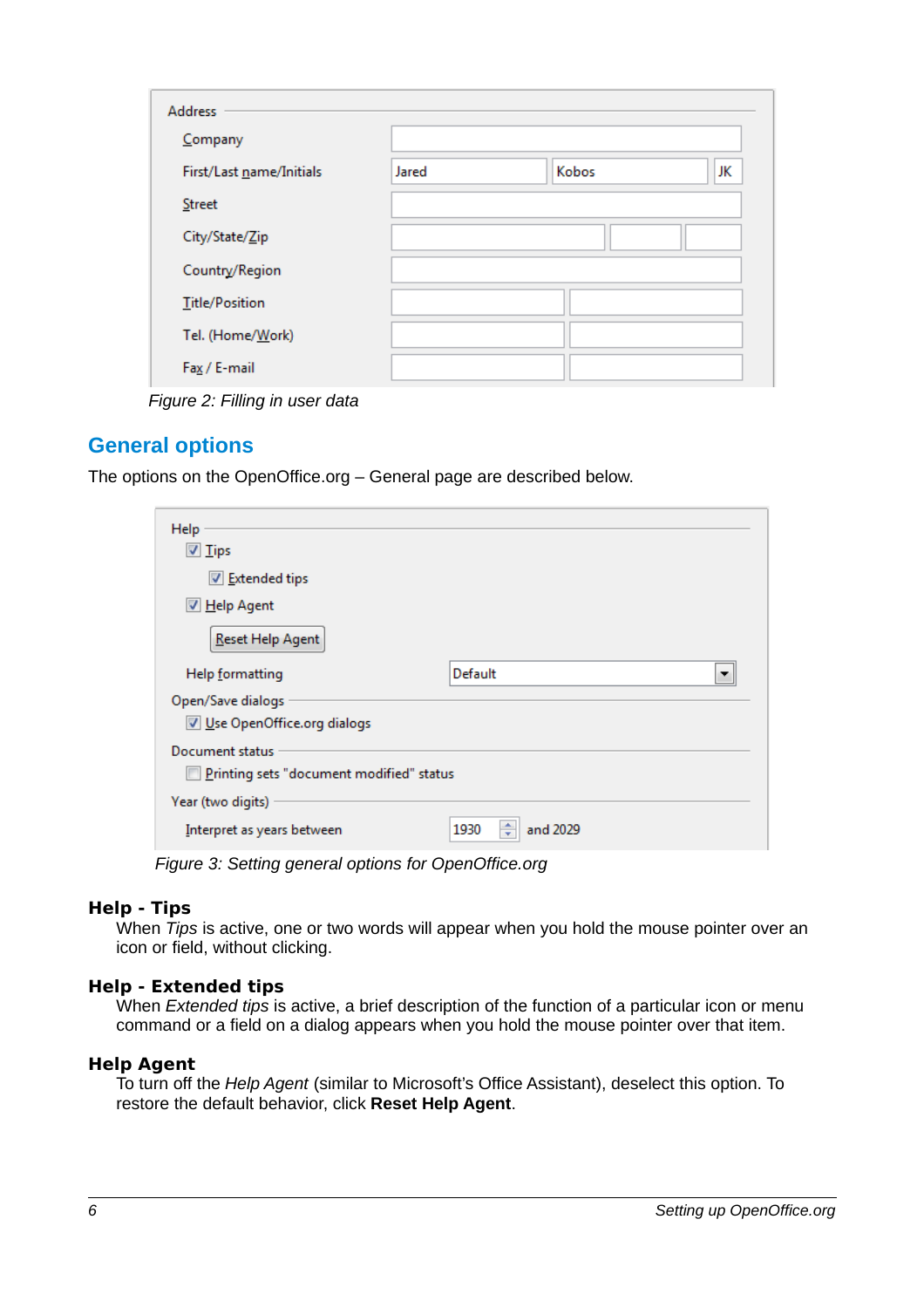### **Help formatting**

*High contrast* is an operating system setting that changes the system color scheme to improve readability. To display Help in high contrast (if your computer's operating system supports this), choose one of the high-contrast style sheets from the pull-down list.

| <b>High-contrast style</b> | <b>Visual effect</b>            |
|----------------------------|---------------------------------|
| Default                    | Black text on white background  |
| High Contrast #1           | Yellow text on black background |
| High Contrast #2           | Green text on black background  |
| <b>High Contrast Black</b> | White text on black background  |
| <b>High Contrast White</b> | Black text on white background  |

### **Open/Save dialogs**

To use the standard Open and Save dialogs for your operating system, deselect the **Use OpenOffice.org dialogs** option. When this option is selected, the Open and Save dialogs supplied with OpenOffice.org will be used. See Chapter 1 (Introducing Apache OpenOffice) for more about the AOO Open and Save dialogs. This book uses the AOO Open and Save dialogs in illustrations.

### **Print dialogs – Use OpenOffice.org dialogs**

(Mac OS X only) To use the standard Print dialogs for your operating system, deselect the **Use OpenOffice.org dialogs** option. When this option is selected, the Print dialogs supplied with OpenOffice.org will be used. This book uses the AOO Print dialogs in illustrations.

#### **Document status**

If this option is selected, then the next time you close the document after printing, the print date is recorded in the document properties as a change and you will be prompted to save the document again, even if you did not make any other changes.

#### **Year (two digits)**

Specifies how two-digit years are interpreted. For example, if the two-digit year is set to 1930, and you enter a date of 1/1/30 or later into your document, the date is interpreted as 1/1/1930 or later. An "earlier" date is interpreted as being in the following century; that is, 1/1/20 is interpreted as 1/1/2020.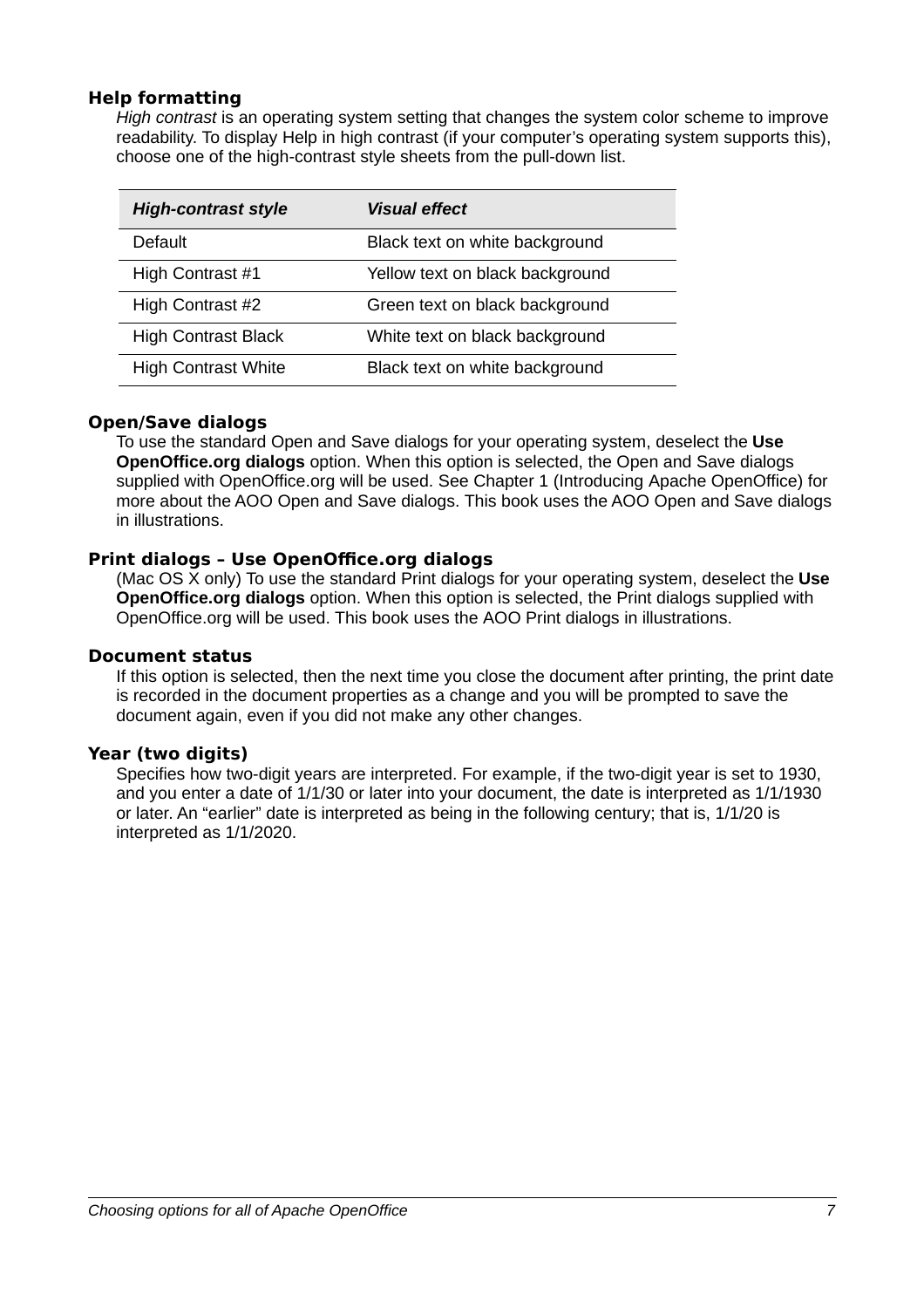# <span id="page-7-0"></span>**Memory options**

In the Options dialog, click **OpenOffice.org > Memory**.

| Undo<br>Number of steps                                                     | ÷<br>100              |
|-----------------------------------------------------------------------------|-----------------------|
| Graphics cache                                                              |                       |
| Use for OpenOffice.org                                                      | ÷<br>9<br>MB          |
| Memory per object                                                           | ÷<br><b>MB</b><br>2.4 |
| Remove from memory after                                                    | ÷<br>00:10<br>hh:mm   |
| Cache for inserted objects                                                  |                       |
| Number of objects                                                           | ÷<br>20               |
| OpenOffice.org Quickstarter<br>U Load OpenOffice.org during system start-up |                       |

*Figure 4: Choosing Memory options for the OpenOffice.org applications*

These options control how the program uses your computer's memory and how much memory it requires. Before changing them, you may wish to consider the following points:

- More memory can make AOO faster and more convenient (for example, more undo steps require more memory); but the trade-off is less memory available for other applications and you could run out of memory altogether.
- If your documents contain a lot of objects such as images, or the objects are large, AOO's performance may improve if you increase the memory for AOO or the memory per object. If you find that objects seem to disappear from a document that contains a lot of them, increase the number of objects in the cache. (The objects are still in the file even if you cannot see them on screen.)
- To load the Quickstarter (an icon on the desktop or in the system tray) when you start your computer, select the option near the bottom of the dialog. This makes AOO start faster; the trade-off is AOO uses some memory even when not being used. This option (sometimes called **Enable systray quickstarter**) is not available on all operating systems.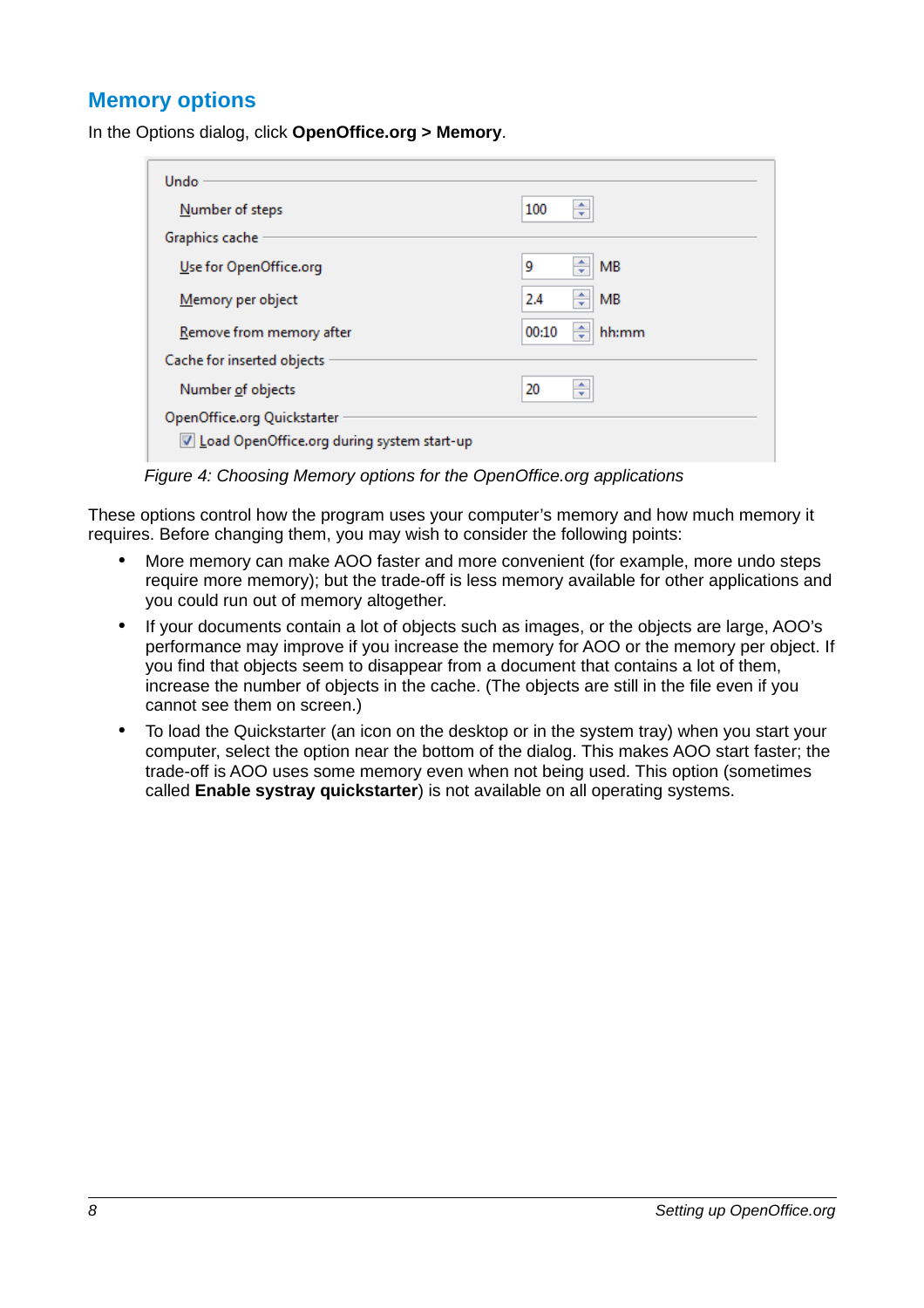# <span id="page-8-0"></span>**View options**

The options on the OpenOffice.org – View page affect the way the document window looks and behaves. Some of these options are described below. Set them to suit your personal preferences.

| User Interface<br>÷<br>100%<br><b>Scaling</b> | Graphics output<br>V Use hardware acceleration |
|-----------------------------------------------|------------------------------------------------|
| Icon size and style                           | V Use Anti-Aliasing                            |
| Galaxy (default)<br>Small                     | Mouse                                          |
| V Use system font for user interface          | Mouse positioning                              |
|                                               | No automatic positioning                       |
| Menu<br>Icons in menus                        | Middle mouse button<br>Automatic scrolling     |
| Automatic<br>▼                                |                                                |
| <b>Font Lists</b>                             | Selection                                      |
| Show preview of fonts                         | ÷<br>$\sqrt{ }$ Transparency<br>75%            |
| V Show font history                           |                                                |

<span id="page-8-1"></span>*Figure 5: Choosing View options for AOO applications*

#### **User Interface – Scaling**

If the text in the help files or on the menus of the AOO user interface is too small or too large, you can change it by specifying a scaling factor. Sometimes a change here can have unexpected results, depending on the screen fonts available on your system. However, it does not affect the actual font size of the text in your documents.

#### **User Interface – Icon size and style**

The first box specifies the display size of toolbar icons (Automatic, Small, or Large). The Automatic icon size option uses the setting for your operating system. The second box specifies the icon style (theme); here the Automatic option uses an icon set compatible with your operating system and choice of desktop: for example, KDE or Gnome on Linux.

#### **User Interface – Use system font for user interface**

If you prefer to use the system font (the default font for your computer and operating system) instead of the font provided by AOO for the user interface, select this option.

#### **User interface – Screen font anti-aliasing**

(Not available in Windows; not shown in [Figure 5.](#page-8-1)) Select this option to smooth the screen appearance of text. Enter the smallest font size to apply anti-aliasing.

#### **Menu – icons in menus**

Causes icons as well as words to be visible in menus.

#### **Font Lists - Show preview of fonts**

Causes the font list to look like [Figure 6,](#page-9-0) Left, with the font names shown as an example of the font; with the option deselected, the font list shows only the font names, not their formatting [\(Figure 6,](#page-9-0) Right). The fonts you will see listed are those that are installed on your system.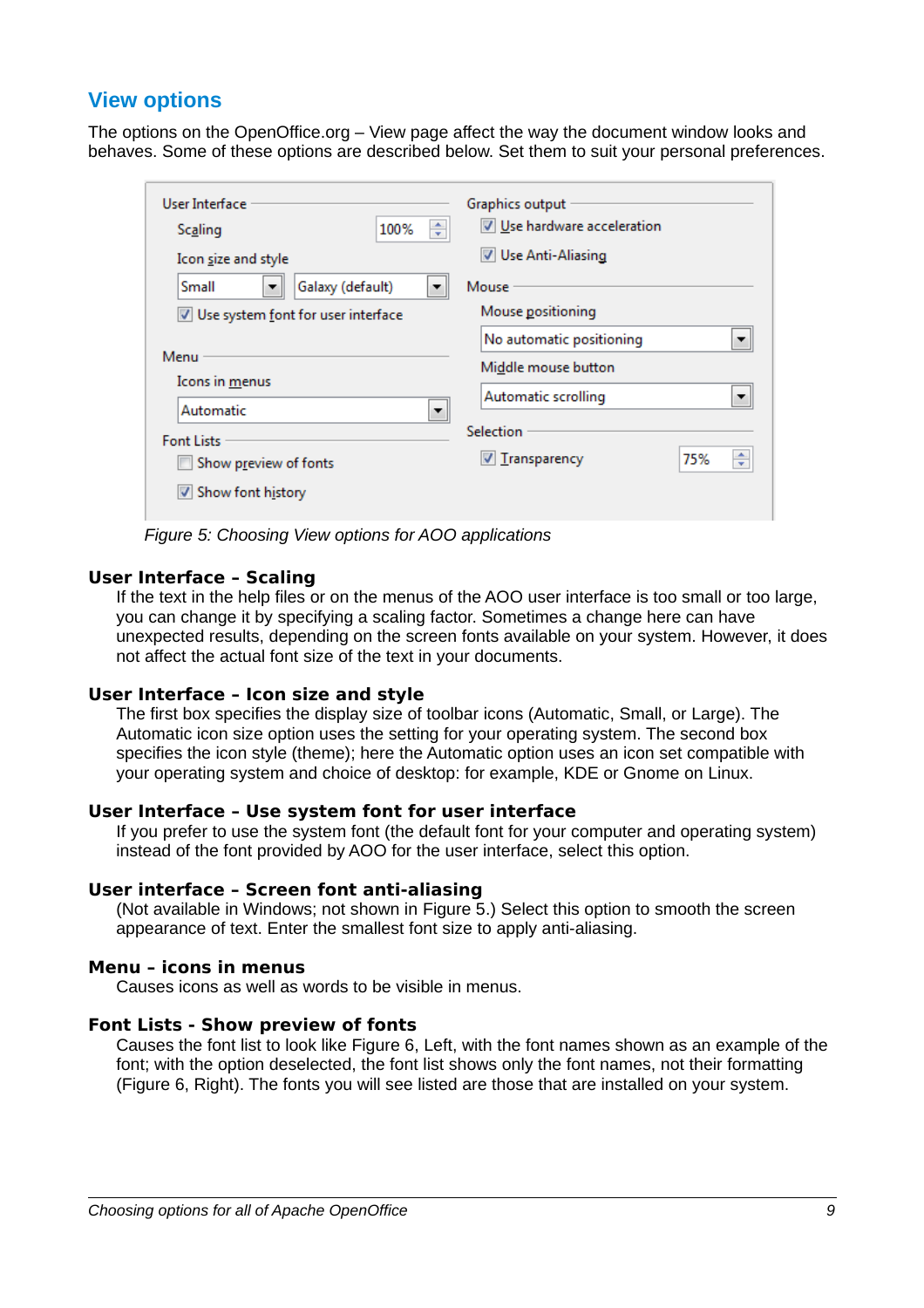

*Figure 6. Font list (Left) With preview; (Right) Without preview*

### **Font Lists - Show font history**

<span id="page-9-0"></span>Causes the last five fonts you have assigned to the current document are displayed at the top of the font list. Otherwise fonts are shown in alphabetical order.

### **Graphics output – Use hardware acceleration**

Directly accesses hardware features of the graphical display adapter to improve the screen display. Not supported on all operating systems and AOO distributions.

### **Graphics output – Use anti-aliasing**

Enables and disables anti-aliasing, which makes the display of most graphical objects look smoother and with fewer artifacts. Not supported on all operating systems and AOO distributions.

**Tip** Press *Shift+Control+R* to restore or refresh the view of the current document.

### **Mouse positioning**

Specifies if and how the mouse pointer will be positioned in newly opened dialogs.

#### **Middle mouse button**

Defines the function of the middle mouse button.

- **Automatic scrolling** dragging while pressing the middle mouse button shifts the view.
- **Paste clipboard** pressing the middle mouse button inserts the contents of the "Selection clipboard" at the cursor position.

The "Selection clipboard" is independent of the normal clipboard that you use by **Edit** > **Copy/Cut/Paste** or their respective keyboard shortcuts. Clipboard and "Selection clipboard" can contain different contents at the same time.

| <b>Function</b>                  | <b>Clipboard</b>                                         | <b>Selection clipboard</b>                                                |
|----------------------------------|----------------------------------------------------------|---------------------------------------------------------------------------|
| Copy content                     | Edit > Copy Control+C                                    | Select text, table, or object.                                            |
| Paste content                    | Edit > Paste Control+V<br>pastes at the cursor position. | Clicking the middle mouse button<br>pastes at the mouse pointer position. |
| Pasting into another<br>document | No effect on the clipboard<br>contents.                  | The last marked selection is the<br>content of the selection clipboard.   |

# **Selection – Transparency**

Determines the appearance of selected text or graphics, which appear on a shaded background. To make the shaded background more or less dark, increase or decrease the Transparency setting.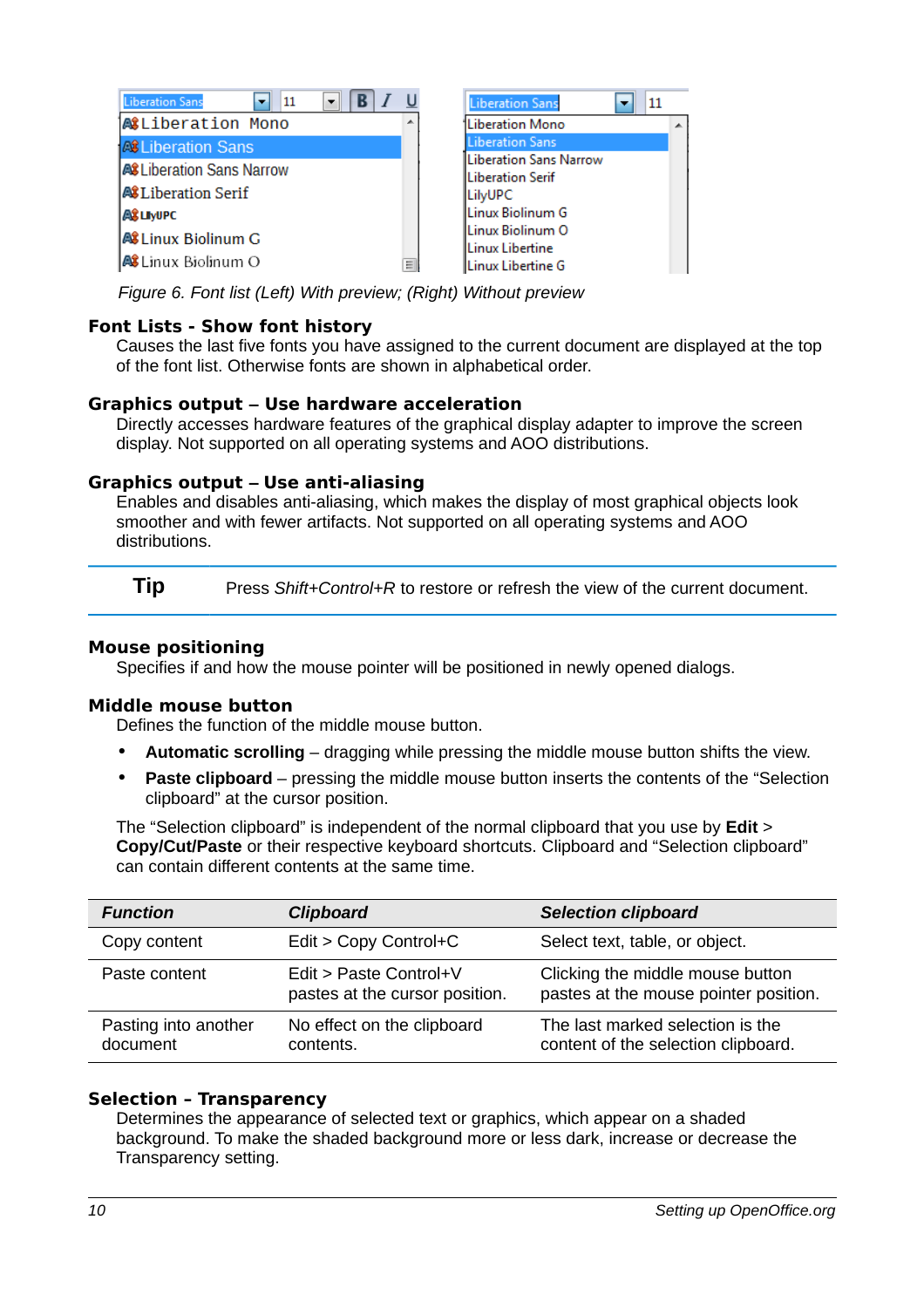If you prefer selected material to appear in reversed color (typically white text on a black background), deselect this option.

# <span id="page-10-1"></span>**Print options**

On the OpenOffice.org – Print page, set the print options to suit your default printer and your most common printing method.

In the *Printer warnings* section near the bottom of the page, you can choose whether to be warned if the paper size or orientation specified in your document does not match the paper size or orientation available for your printer. Having these warnings turned on can be quite helpful, particularly if you work with documents produced by people in other countries where the standard paper size is different from yours.

| -<br>× |
|--------|
|--------|

If your printouts are incorrectly placed on the page or chopped off at the top, bottom, or sides, or the printer is refusing to print, the most likely cause is page size incompatibility.

| Settings for           | <b>O</b> Printer              | Print to file               |                                |
|------------------------|-------------------------------|-----------------------------|--------------------------------|
| Printer                |                               |                             |                                |
| Reduce transparency    |                               | Reduce gradients            |                                |
| ◎ Automatically        |                               | ◎ Gradient stripes          | $\frac{\triangle}{\tau}$<br>64 |
| ◯ No transparency      |                               | O Intermediate color        |                                |
| Reduce bitmaps         |                               | Convert colors to grayscale |                                |
| Eigh print quality     |                               |                             |                                |
| © Normal print quality |                               |                             |                                |
| Resolution             | 200 DPI (default)             | $\overline{\mathcal{M}}$    |                                |
|                        | √ Include transparent objects |                             |                                |
| Printer warnings       |                               |                             |                                |
| Paper size             |                               | $\nabla$ Transparency       |                                |

*Figure 7: Choosing general printing options to apply to all AOO components*

# <span id="page-10-0"></span>**Path options**

On the OpenOffice.org – Paths page, you can change the location of files associated with, or used by, OpenOffice.org to suit your working situation. In a Windows system, for example, you might want to store documents by default somewhere other than My Documents.

To make changes, select an item in the list shown in [Figure 8](#page-11-1) and click **Edit**. On the Select Path dialog (not shown; may also be titled Edit Paths), add or delete folders as required, and then click **OK** to return to the Options dialog. Note that some items can have at least two paths listed: one to a shared folder (which might be on a network) and one to a user-specific folder (normally on the user's personal computer).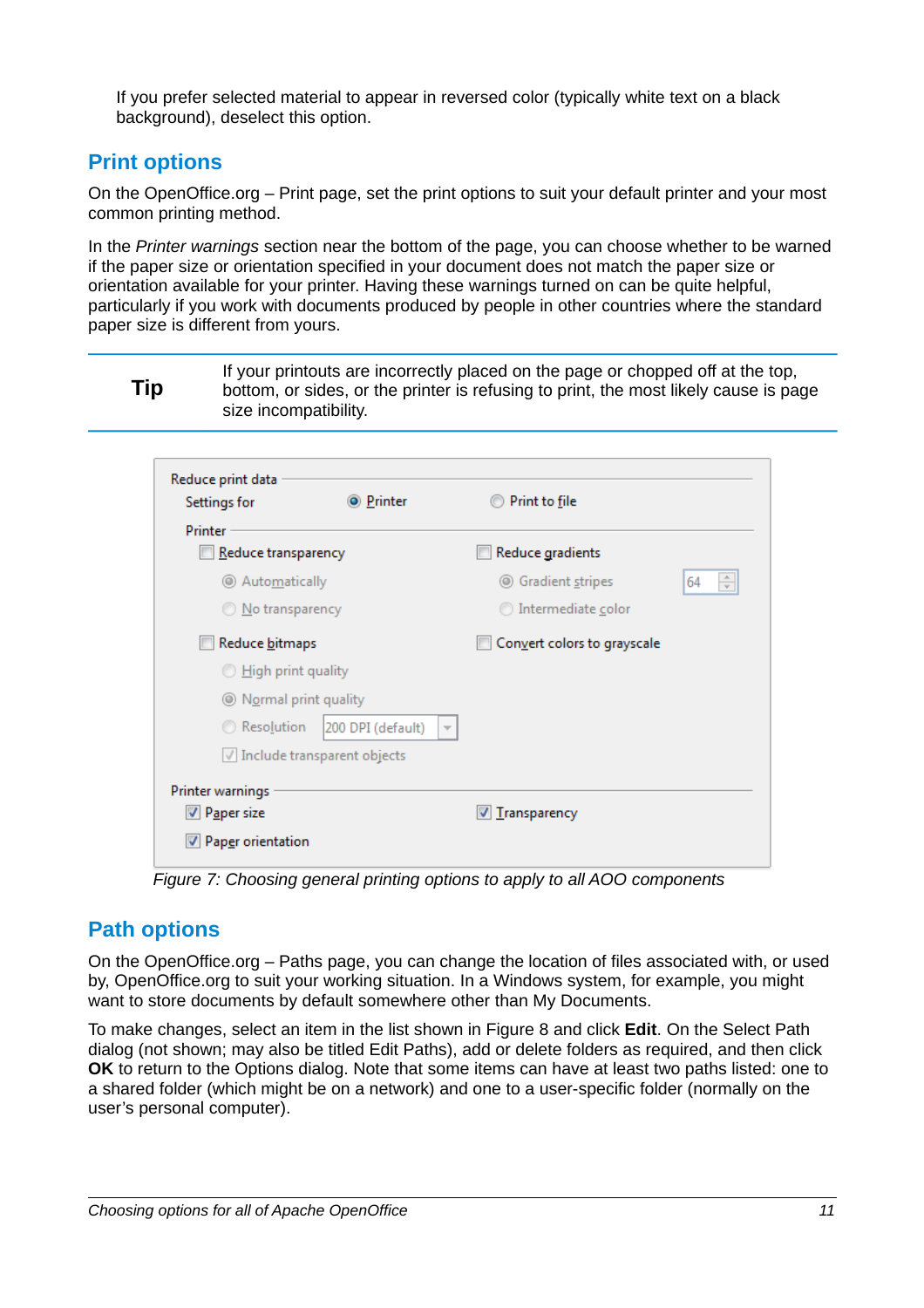**Tip**

You can use the entries in the OpenOffice.org – Paths dialog to compile a list of files, such as those containing AutoText, that you need to back up or copy to another computer.

| Type $\triangle$                      | Path                                                                                                                                                                       |
|---------------------------------------|----------------------------------------------------------------------------------------------------------------------------------------------------------------------------|
| <b>AutoCorrect</b><br>AutoText        | C:\Users\Jared\AppData\Roaming\OpenOffice.org\3\user\a<br>C:\Users\Jared\AppData\Roaming\OpenOffice.org\3\user\al                                                          |
| <b>Backups</b><br>Gallery<br>Graphics | C:\Users\Jared\AppData\Roaming\OpenOffice.org\3\user\b<br>C:\Users\Jared\AppData\Roaming\OpenOffice.org\3\user\g<br>C:\Users\Jared\AppData\Roaming\OpenOffice.org\3\user\g |
|                                       |                                                                                                                                                                            |
|                                       | C:\Users\Jared\Documents                                                                                                                                                   |
| My Documents<br><b>Templates</b>      | C:\Users\Jared\AppData\Roaming\OpenOffice.org\3\user\ti                                                                                                                    |
| Temporary files                       | C:\Users\Jared\AppData\Local\Temp                                                                                                                                          |
| ш<br>∢                                |                                                                                                                                                                            |

<span id="page-11-1"></span>*Figure 8: Viewing the paths of files used by OpenOffice.org* 

# <span id="page-11-0"></span>**Color options**

On the OpenOffice.org – Colors page, you can specify colors to use in AOO documents. You can select a color from a color table, edit an existing color, and define new colors. These colors are stored in your color palette and are then available in all components of AOO.



<span id="page-11-2"></span>*Figure 9: Defining colors to use in color palettes in AOO*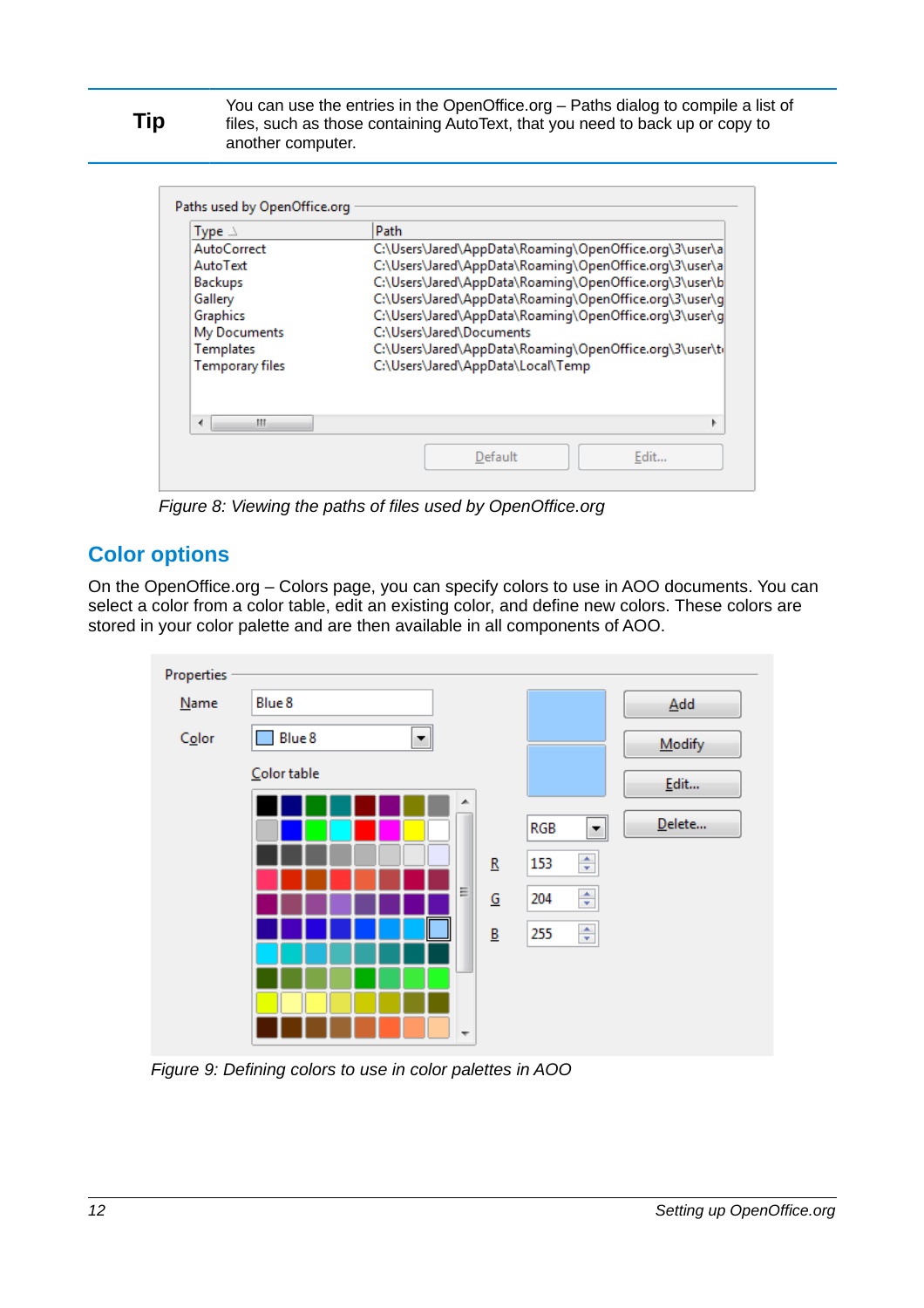To modify a color:

- 1) Select the color to modify from the list or the color table.
- 2) Enter the new values that define the color. If necessary, change the settings from RGB (Red, Green, Blue) to CMYK (Cyan, Magenta, Yellow, Black) or vice versa. The changed color appears in the lower of the two color preview boxes at the top.
- 3) Modify the *Name* as required.
- 4) Click the **Modify** button. The newly defined color is now listed in the Color table.

Alternatively, click the **Edit** button to open the Color Picker dialog, shown in [Figure 10.](#page-12-0) Here you can select a color from the color window on the left; or you can enter values in the boxes on the right, using your choice of RGB, CMYK, or HSB (Hue, Saturation and Brightness) values.

The color window is linked directly with the color input fields on the right; as you choose a color in the window, the numbers change accordingly. The lower color field on the left shows the value of the selected color on the left and the currently set value from the color value fields on the right.

Modify the color components as required and click **OK** to exit the dialog. The newly defined color now appears in the lower of the color preview boxes shown in [Figure 9.](#page-11-2) Type a name for this color in the *Name* box, then click the **Add** button. A small box showing the new color is added to the Color table.



*Figure 10: Choosing colors*

<span id="page-12-0"></span>Another way to define or alter colors is through the Colors page of the Area dialog, where you can also save and load palettes, a feature that is not possible here. In Calc, draw a temporary draw object and use the context menu of this object to open the Area dialog. If you load a palette in one component of AOO, it is only active in that component; the other components keep their own palettes.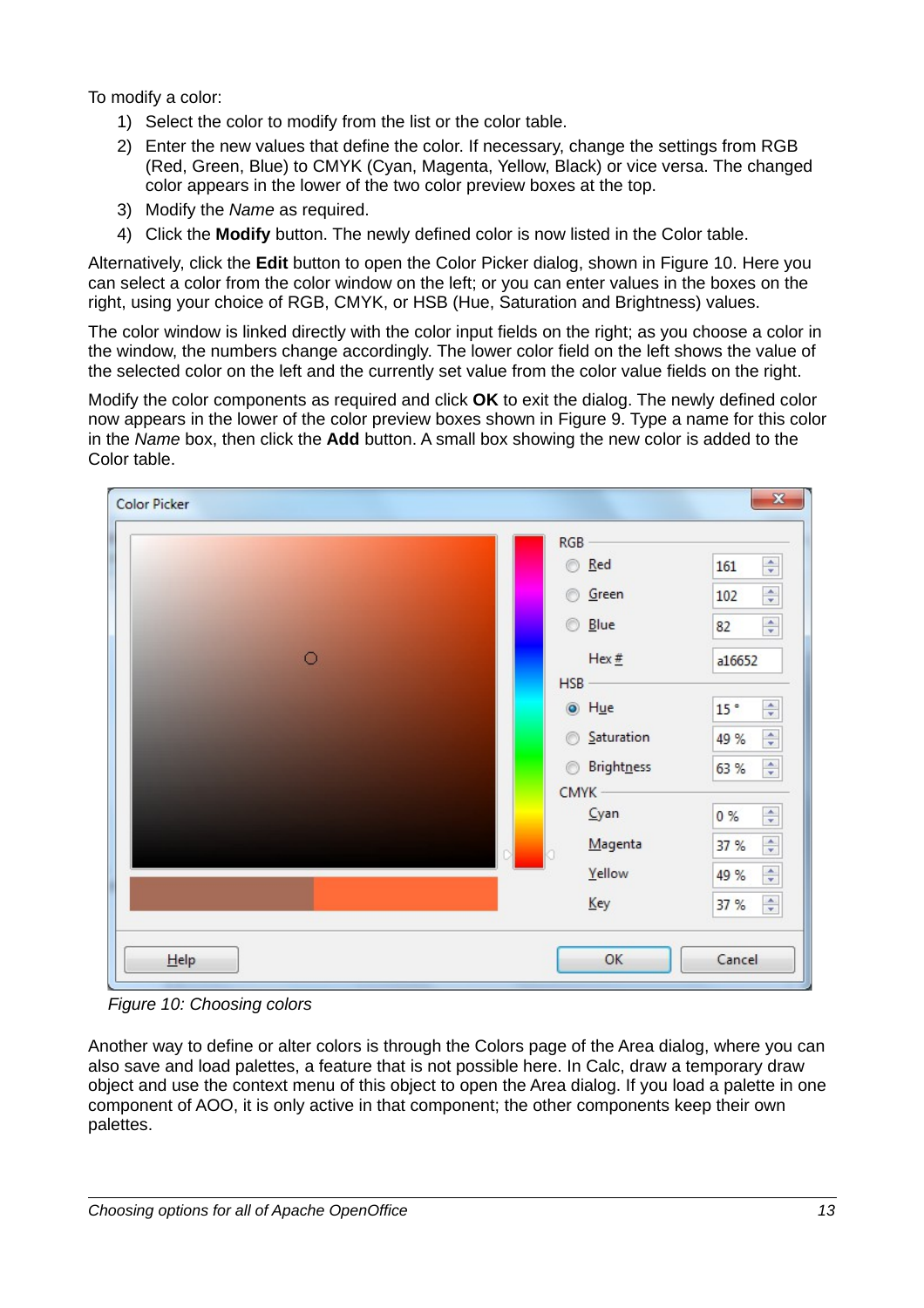# <span id="page-13-1"></span>**Font options**

You can define replacements for any fonts that might appear in your documents. If you receive from someone else a document containing fonts that you do not have on your system, OpenOffice.org will substitute fonts for those it does not find. You might prefer to specify a different font from the one the program chooses.

| <b>Font</b>      |                          |                                               | Replace with |              |             |        |
|------------------|--------------------------|-----------------------------------------------|--------------|--------------|-------------|--------|
| <b>Helvetica</b> |                          | ▼                                             | Arial        |              | ×<br>Í<br>۰ |        |
| Always           | Screen only Font         |                                               |              | Replace with |             |        |
| √                | $\overline{\mathcal{A}}$ | Helvetica                                     |              | Arial        |             | ┻      |
|                  |                          |                                               |              |              |             |        |
|                  |                          |                                               |              |              |             | Ξ<br>┯ |
|                  |                          | Font settings for HTML, Basic and SQL sources |              |              |             |        |
|                  |                          | Automatic                                     |              | ▼            |             |        |
| Fonts            |                          | Mon-proportional fonts only                   |              |              |             |        |

*Figure 11: Defining a font to be substituted for another font*

On the OpenOffice.org – Fonts page:

- 1) Select the **Apply Replacement Table** option.
- 2) Select or type the name of the font to be replaced in the **Font** box. (If you do not have this font on your system, it will not appear in the drop-down list in this box, so you need to type it in.)
- 3) In the **Replace with** box, select a suitable font from the drop-down list of fonts installed on your computer.
- 4) The checkmark to the right of the **Replace with** box turns green. Click on this checkmark. A row of information now appears in the larger box below the input boxes. Select the options under **Always** and **Screen**.
- 5) In the bottom section of the page, you can change the typeface and size of the font used to display source code such as HTML and Basic (in macros).

# <span id="page-13-0"></span>**Security options**

Use the OpenOffice.org – Security page [\(Figure 12\)](#page-14-1) to choose security options for saving documents and for opening documents that contain macros.

# **Security options and warnings**

If you record changes, save multiple versions, or include hidden information or notes in your documents, and you do not want some of the recipients to see that information, you can set warnings to remind you to remove it, or you can have AOO remove some of it automatically. Note that (unless removed) much of this information is retained in a file whether the file is in AOO's default OpenDocument format, or has been saved to other formats, including PDF.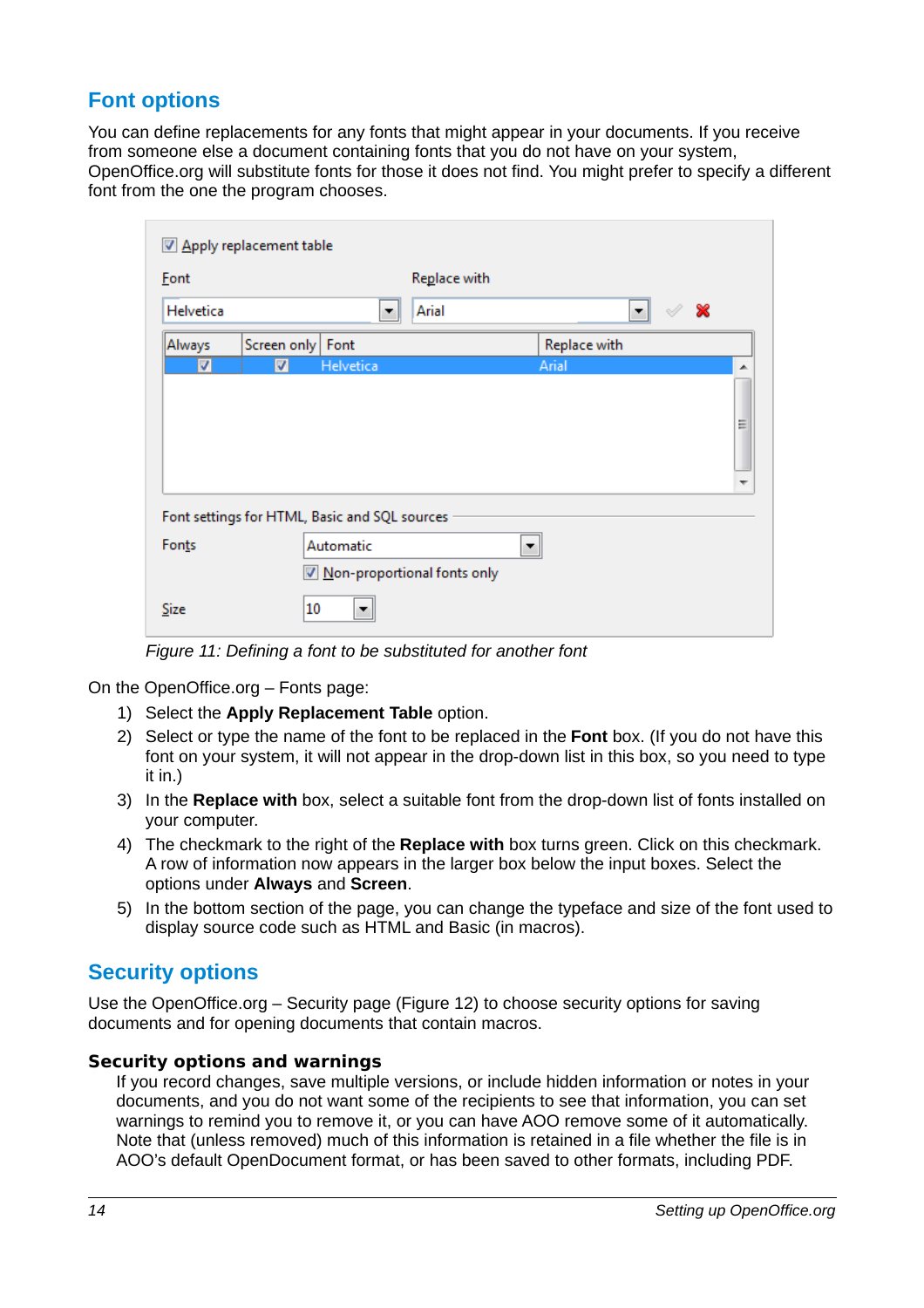

*Figure 12: Choosing security options for opening and saving documents*

<span id="page-14-1"></span>Click the **Options** button to open a separate dialog with specific choices [\(Figure 13\)](#page-14-2).

# **Macro security**

Click the **Macro Security** button to open the Macro Security dialog (not shown here), where you can adjust the security level for executing macros and specify trusted sources.

# <span id="page-14-0"></span>*Security options and warnings*

The following options are on the Security options and warnings dialog [\(Figure 13\)](#page-14-2).

| Security options and warnings                                                      | X |  |  |  |
|------------------------------------------------------------------------------------|---|--|--|--|
| Security warnings                                                                  |   |  |  |  |
| Warn if document contains recorded changes, versions, hidden information or notes: |   |  |  |  |
| <b>√</b> When signing<br>When saving or sending                                    |   |  |  |  |
| When printing<br>When creating PDF files                                           |   |  |  |  |
| Security options                                                                   |   |  |  |  |
| Remove personal information on saving                                              |   |  |  |  |
| Recommend password protection on saving                                            |   |  |  |  |
| Ctrl-click required to follow hyperlinks                                           |   |  |  |  |
|                                                                                    |   |  |  |  |
| ОΚ<br>Cancel<br>Help                                                               |   |  |  |  |

<span id="page-14-2"></span>*Figure 13: Security options and warnings dialog*

# **Remove personal information on saving**

Select this option to always remove user data from the file properties when saving the file. To manually remove personal information from specific documents, deselect this option and then use the **Delete** button under **File > Properties > General**.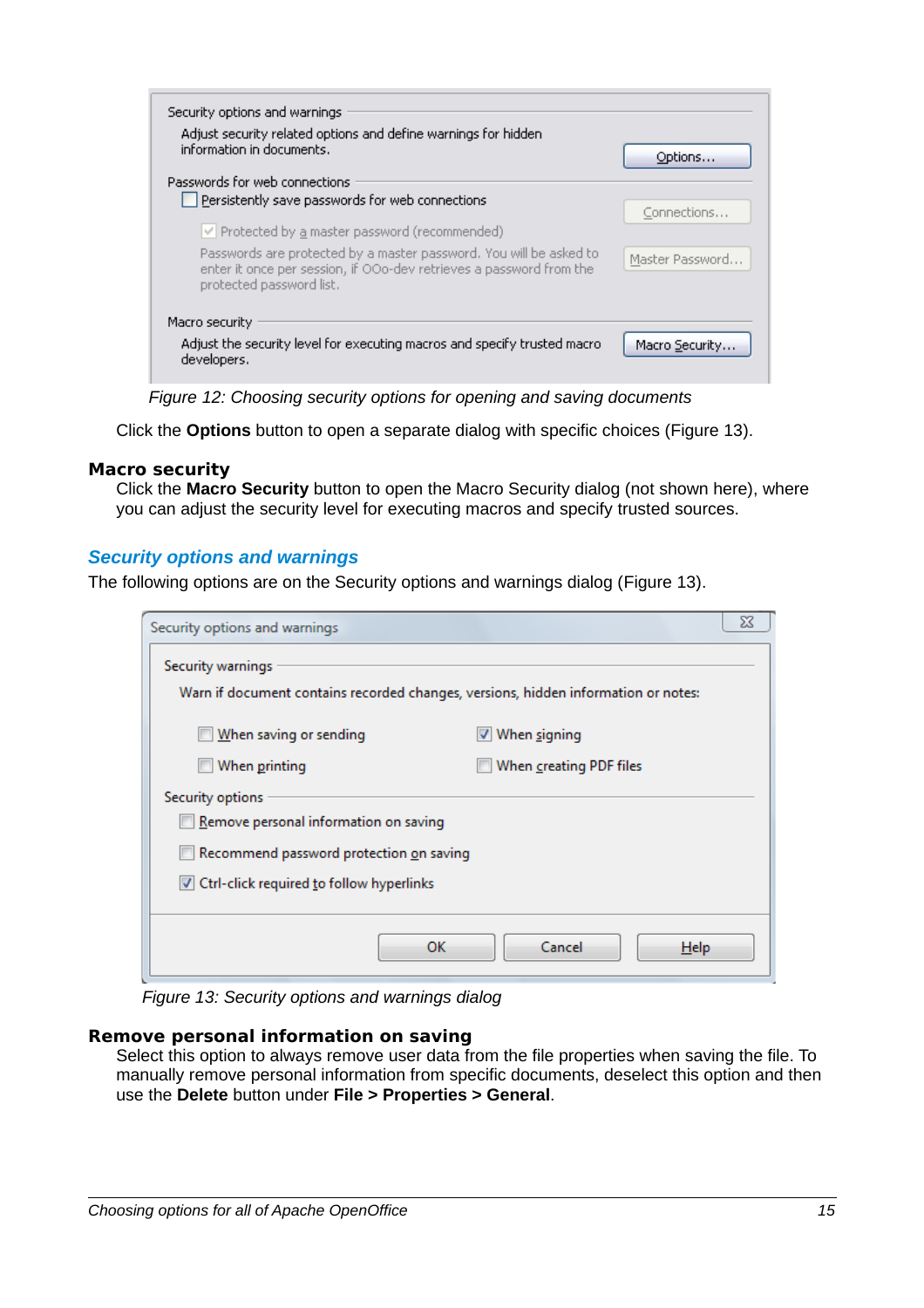# **Ctrl-click required to follow hyperlinks**

In older versions of AOO, clicking on a hyperlink in a document opened the linked document. Now you can choose whether to keep this behavior (by unchecking this box). Many people find creation and editing of documents easier when accidental clicks on links do not activate the links.

The other options on this dialog should be self-explanatory.

# <span id="page-15-1"></span>**Appearance options**

Writing, editing, and (especially) page layout are often easier when you can see the page margins (text boundaries), the boundaries of tables and sections (in Writer documents), page breaks in Calc, grid lines in Draw or Writer, and other features. In addition, you might prefer to use colors that are different from AOO's defaults for such items as note indicators or field shadings.

On the OpenOffice.org – Appearance page, you can specify which items are visible and the colors used to display various items.

| Color scheme<br>Scheme | OpenOffice.org             | Save          | <b>Delete</b> |
|------------------------|----------------------------|---------------|---------------|
| Custom colors          |                            |               |               |
|                        | On User interface elements | Color setting | Preview       |
| General                |                            |               | ∸             |
|                        | Document background        | Automatic     | Ξ             |
| V Text boundaries      |                            | Automatic     |               |
|                        | Application background     | Automatic     |               |
|                        | Object boundaries          |               |               |
|                        | V Table boundaries         |               |               |
| Font color             |                            | Automatic     |               |
| <b>Unvisited links</b> |                            | Automatic     |               |
| <b>Micitaal links</b>  |                            | ┍             |               |

*Figure 14: Showing or hiding text, object, and table boundaries*

- To show or hide items such as text boundaries, select or deselect the options next to the names of the items.
- To change the default colors for items, click the down-arrow in the *Color Setting* column by the name of the item and select a color from the pop-up box.
- To save your color changes as a color scheme, click **Save,** type a name in the *Scheme* box; then click **OK**.

# <span id="page-15-0"></span>**Accessibility options**

Accessibility options include whether to allow animated graphics or text, how long help tips remain showing, some options for high contrast display, and a way to change the font for the user interface of the OpenOffice.org program.

Accessibility support relies on Sun Microsystems Java technology for communications with assistive technology tools. See ["Java options"](#page-16-0) below. The *Support assistive technology tools* option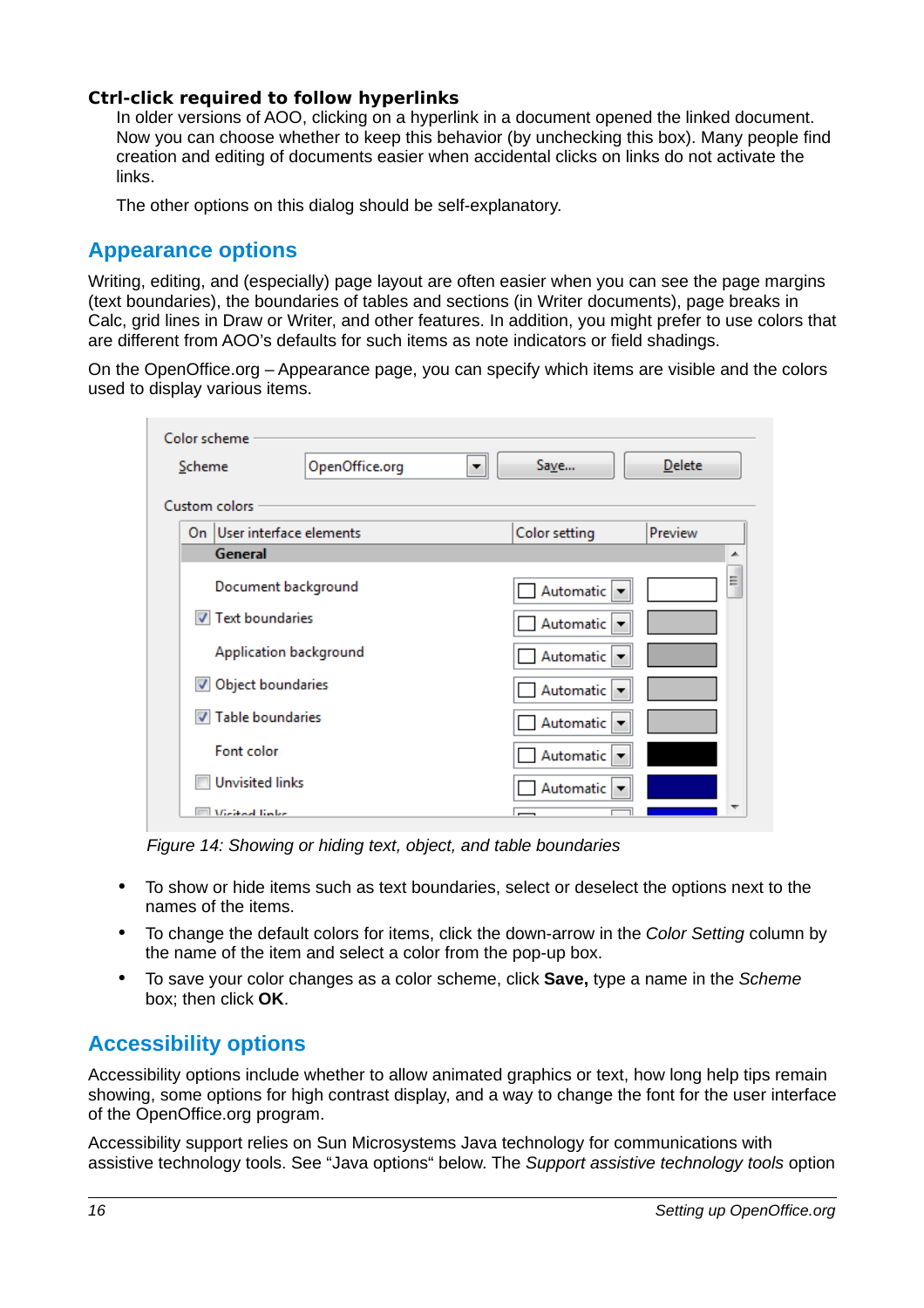is not shown on all AOO installations. See *Assistive Tools in OpenOffice.org* in the Help for other requirements and information.

Select or deselect the options as required.

| Miscellaneous options<br>Support assistive technology tools (program restart required)<br>Use text selection cursor in read-only text documents<br>Allow animated graphics |              |
|----------------------------------------------------------------------------------------------------------------------------------------------------------------------------|--------------|
| Allow animated text<br>Help tips disappear after<br>Options for high contrast appearance                                                                                   | 4<br>seconds |
| $\forall$ Automatically detect high contrast mode of operating system<br>Use automatic font color for screen display<br>Use system colors for page previews                |              |
|                                                                                                                                                                            |              |

*Figure 15: Choosing accessibility options*

# <span id="page-16-0"></span>**Java options**

If you install or update a Java Runtime Environment (JRE) after you install OpenOffice.org, or if you have more than one JRE installed on your computer, you can use the OpenOffice.org – Java options page to choose the JRE for AOO to use.

If you are a system administrator, programmer, or other person who customizes JRE installations, you can use the Parameters and Class Path pages (reached from the Java page) to specify this information.

If you do not see anything listed in the middle of the page, wait a few minutes while AOO searches for JREs on the hard disk.

If AOO finds one or more JREs, it will display them there. You can then select the **Use a Java runtime environment** option and (if necessary) choose one of the JREs listed.

|                       | <b>Version</b>                                                          | <b>Features</b> | Add        |
|-----------------------|-------------------------------------------------------------------------|-----------------|------------|
| Sun Microsystems Inc. | 1.6.0 21                                                                |                 |            |
|                       | 1.6.0 18                                                                |                 | Parameters |
|                       | 1.6.0 07                                                                |                 |            |
|                       | $1.6.0$ -oem                                                            |                 | Class Path |
|                       | Sun Microsystems Inc.<br>Sun Microsystems Inc.<br>Sun Microsystems Inc. |                 |            |

*Figure 16: Choosing a Java runtime environment*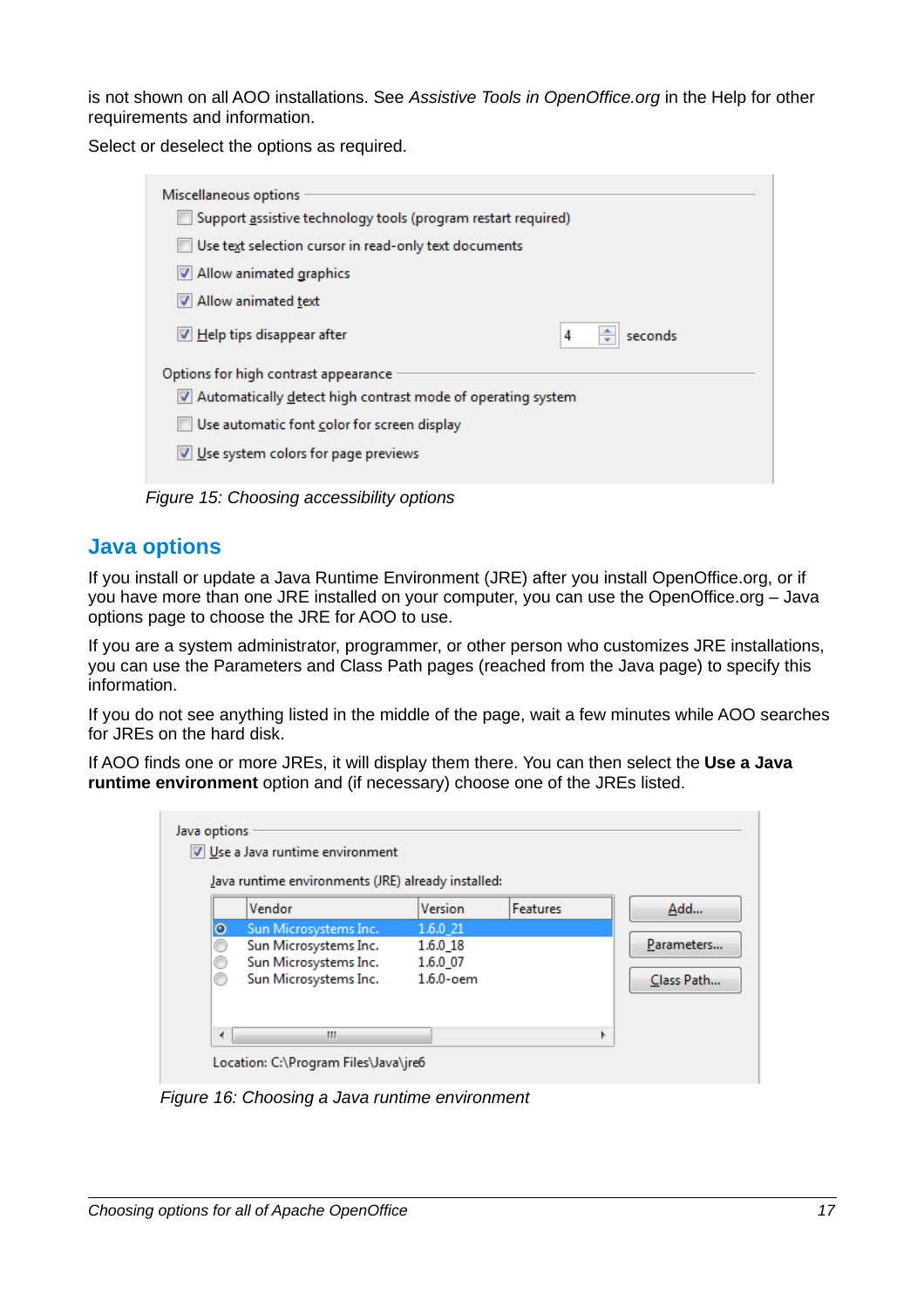# <span id="page-17-2"></span>**Online Update options**

On the OpenOffice.org – Online Update page, you can choose whether and how often to have AOO check the AOO website for program updates. If the **Check for updates automatically** option is selected, an icon appears at the right-hand end of the menu bar when an update is available. Click this icon to open a dialog where you can choose to download the update.

| <b>Online Update Options</b><br>Check for updates automatically |        |
|-----------------------------------------------------------------|--------|
| <b>Every Day</b>                                                |        |
| Every Week                                                      |        |
| ◎ Every Month                                                   |        |
| Last checked: 08/25/10, 05:27:00 PM                             |        |
| Check now                                                       |        |
|                                                                 |        |
|                                                                 |        |
| Download updates automatically                                  |        |
| Download destination:                                           |        |
| C:\Users\Jared\Desktop                                          | Change |

*Figure 17: Configuring Online Update*

If the **Download updates automatically** option is selected, the download starts when you click the icon. To change the download destination, click the **Change** button and select the required folder in the file browser window.

# <span id="page-17-1"></span>**Choosing options for loading and saving documents**

You can set the Load/Save options to suit the way you work.

If the Options dialog is not already open, click **Tools > Options**. Click the expansion symbol (+ or triangle) to the left of **Load/Save**.

| <b>Options - Load/Save</b>                                                  |                                                  |
|-----------------------------------------------------------------------------|--------------------------------------------------|
| OpenOffice.org<br>D<br>Load/Save<br>General<br><b>VBA Properties</b>        | Load/Save                                        |
| <b>Microsoft Office</b><br><b>HTML Compatibility</b><br>▷ Language Settings | This is where you defir<br>external formats. You |
| Figure 18: Load/Save options                                                |                                                  |

# <span id="page-17-0"></span>**General Load/Save options**

Most of the choices on the Load/Save – General page are familiar to users of other office suites. Some items of interest are described below.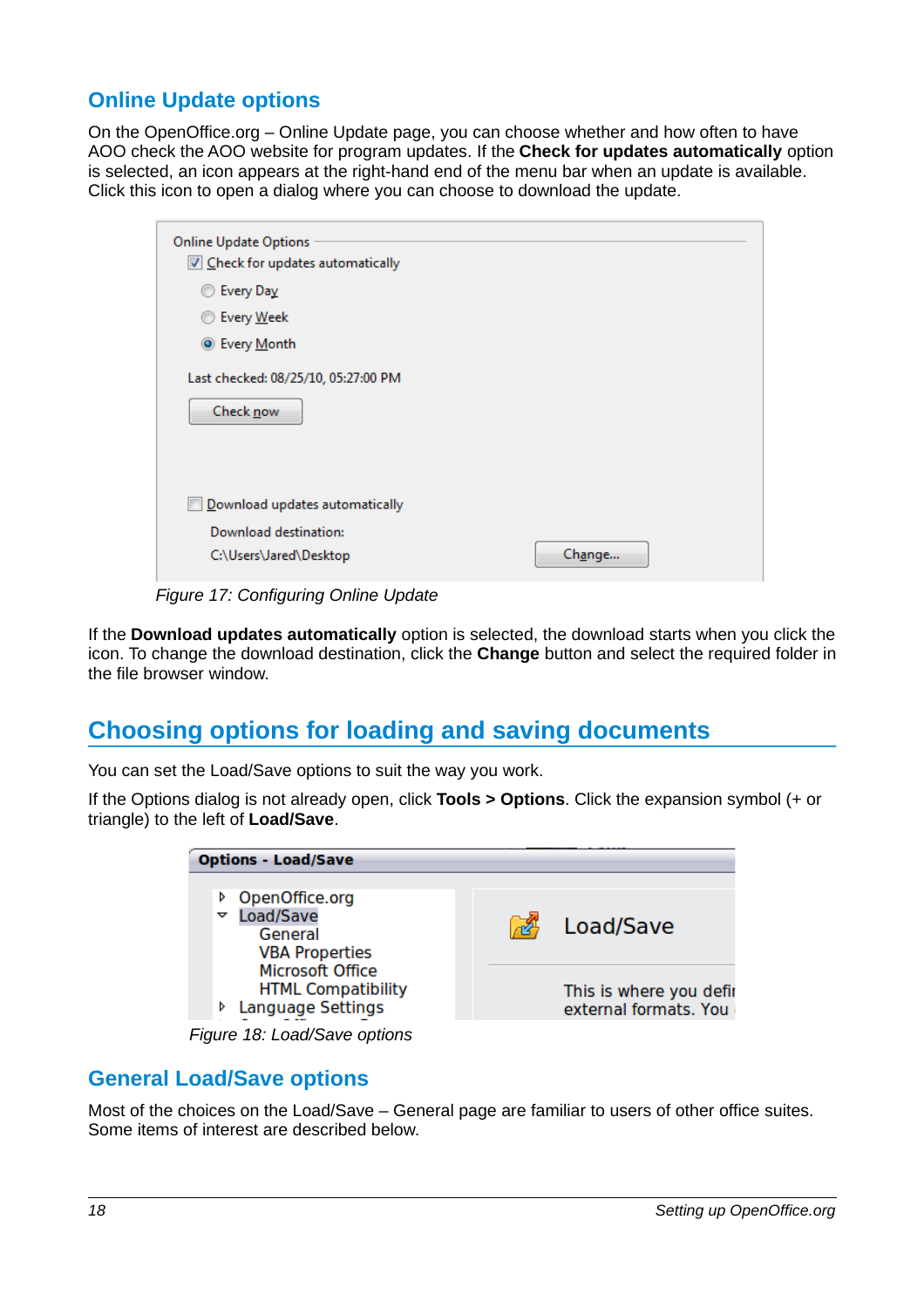| $\triangledown$ Load printer settings with the document | $\vee$ Load user-specific settings with the document |
|---------------------------------------------------------|------------------------------------------------------|
| Save<br>Edit document properties before saving          |                                                      |
| Always create backup copy                               |                                                      |
| ▽ Save AutoRecovery information every                   | <b>Minutes</b><br>÷<br>15                            |
| V Save URLs relative to file system                     |                                                      |
| Save URLs relative to internet                          |                                                      |
| Default file format and ODF settings                    |                                                      |
| ODF format version                                      | 1.2 Extended (recommended)                           |
| $\vee$ Size optimization for ODF format                 |                                                      |
|                                                         |                                                      |
| V Warn when not saving in ODF or default format         |                                                      |
| Document type                                           | Always save as                                       |

*Figure 19: Choosing Load and Save options*

### **Load user-specific settings with the document**

When you save a document, certain settings are saved with it. Some settings (printer name, data source linked to the document) are always loaded with a document, whether or not this option is selected. If you select this option, these document settings are overruled by the userspecific settings of the person who opens it. If you deselect this option, the user's personal settings do not overrule the settings in the document. For example, your choice (in the options for AOO Writer) of how to update links is affected by the **Load user-specific settings** option.

#### **Load printer settings with the document**

If this option is **not** selected, the printer settings that are stored with the document are ignored when you print it using the **Print File Directly** icon. The default printer in your system will be used instead.

#### **Edit document properties before saving**

If you select this option, the Document Properties dialog pops up to prompt you to enter relevant information the first time you save a new document (or whenever you use **Save As**).

#### **Save AutoRecovery information every**

Choose whether to enable AutoRecovery and how often to save the information used by the AutoRecovery process.

AutoRecovery in AOO overwrites the original file. If you also choose **Always create backup copy**, the original file then overwrites the backup copy. If you have this set, recovering your document after a system crash will be easier; but recovering an earlier version of the document may be harder.

#### **Save URLs relative to file system / internet**

Relative addressing to a file system is only possible if the source document and the referenced document are both on the same drive. A relative address always starts from the directory in which the current document is located. It is recommended to save relatively if you want to create a directory structure on an Internet server.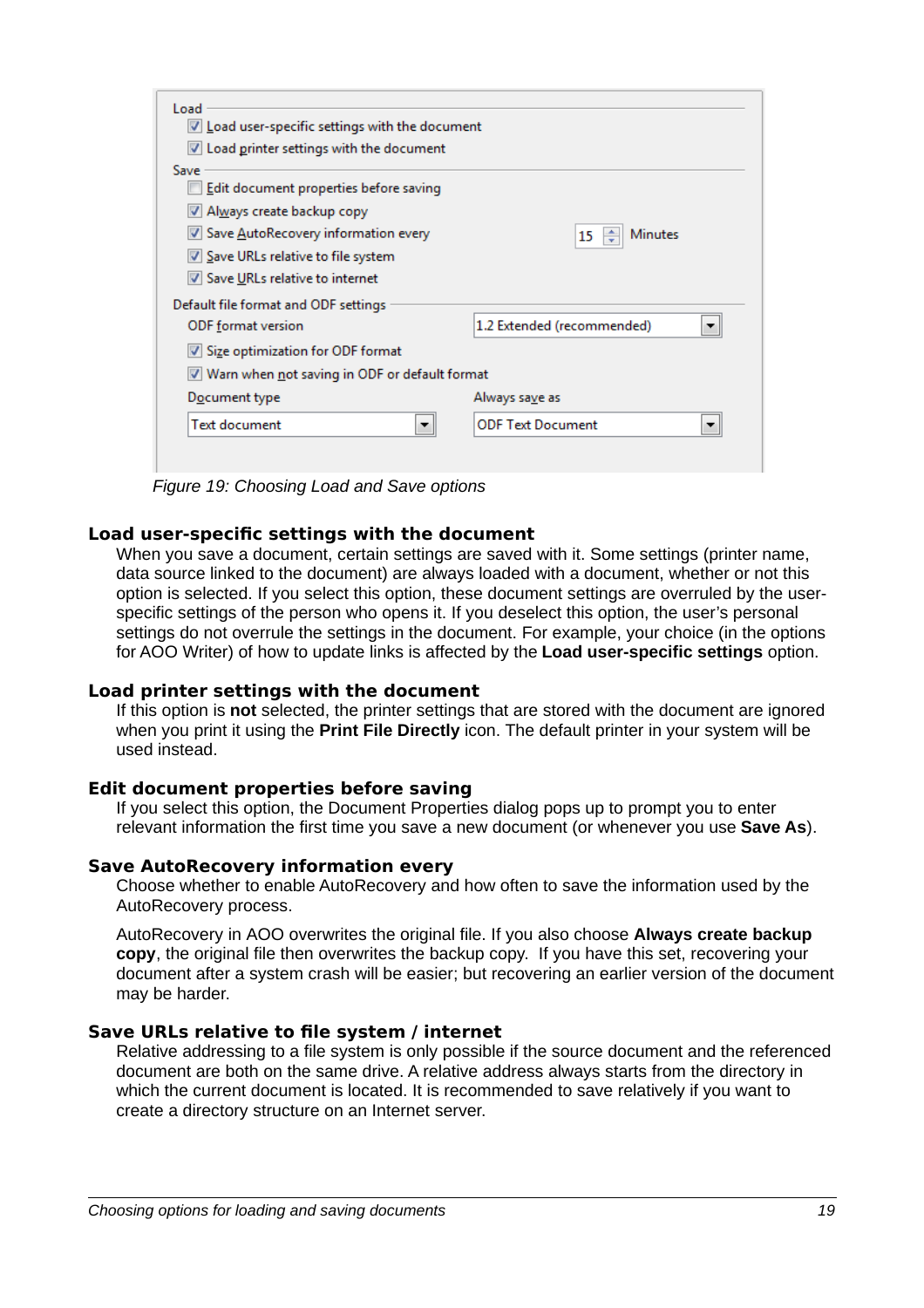# **Default file format and ODF settings**

**ODF format version.** AOO by default saves documents in OpenDocument Format (ODF) version 1.2 Extended. While this allows for improved functionality, there may be backwards compatibility issues. When a file saved in ODF 1.2 Extended is opened in an earlier version of OpenOffice.org (using ODF 1.0/1.1), some of the advanced features may be lost. Two notable examples are cross-references to headings and the formatting of numbered lists. If you plan to share documents with people who are still using older versions of OpenOffice.org, save the document using ODF version 1.0/1.1.

**Size optimization for ODF format**. OpenOffice.org documents are XML files. When you select this option, AOO writes the XML data without indents and line breaks. If you want to be able to read the XML files in a text editor in a structured form, deselect this option.

**Document type.** If you routinely share documents with users of Microsoft Office, you might want to change the **Always save as** attribute for documents to one of the Microsoft Office formats.

# <span id="page-19-0"></span>**VBA Properties Load/Save options**

On the Load/Save – VBA Properties page, you can choose whether to keep any macros in Microsoft Office documents that are opened in OpenOffice.org.



*Figure 20: Choosing Load/Save VBA Properties*

- If you choose **Save original Basic code**, the macros will not work in AOO but are retained if you save the file into Microsoft Office format.
- If you choose **Load Basic code to edit**, the changed code is saved in an AOO document but is not retained if you save into a Microsoft Office format.
- If you are importing a Microsoft Excel file containing VBA code, you can select the option **Executable code**. Whereas normally the code is preserved but rendered inactive (if you inspect it with the StarBasic IDE you will notice that it is all commented), with this option the code is ready to be executed.

**Note** Although AOO can open files in the .docx, .xlsx, and .pptx formats produced by Microsoft Office 2007, it cannot save in those formats. This capability is planned for a future release.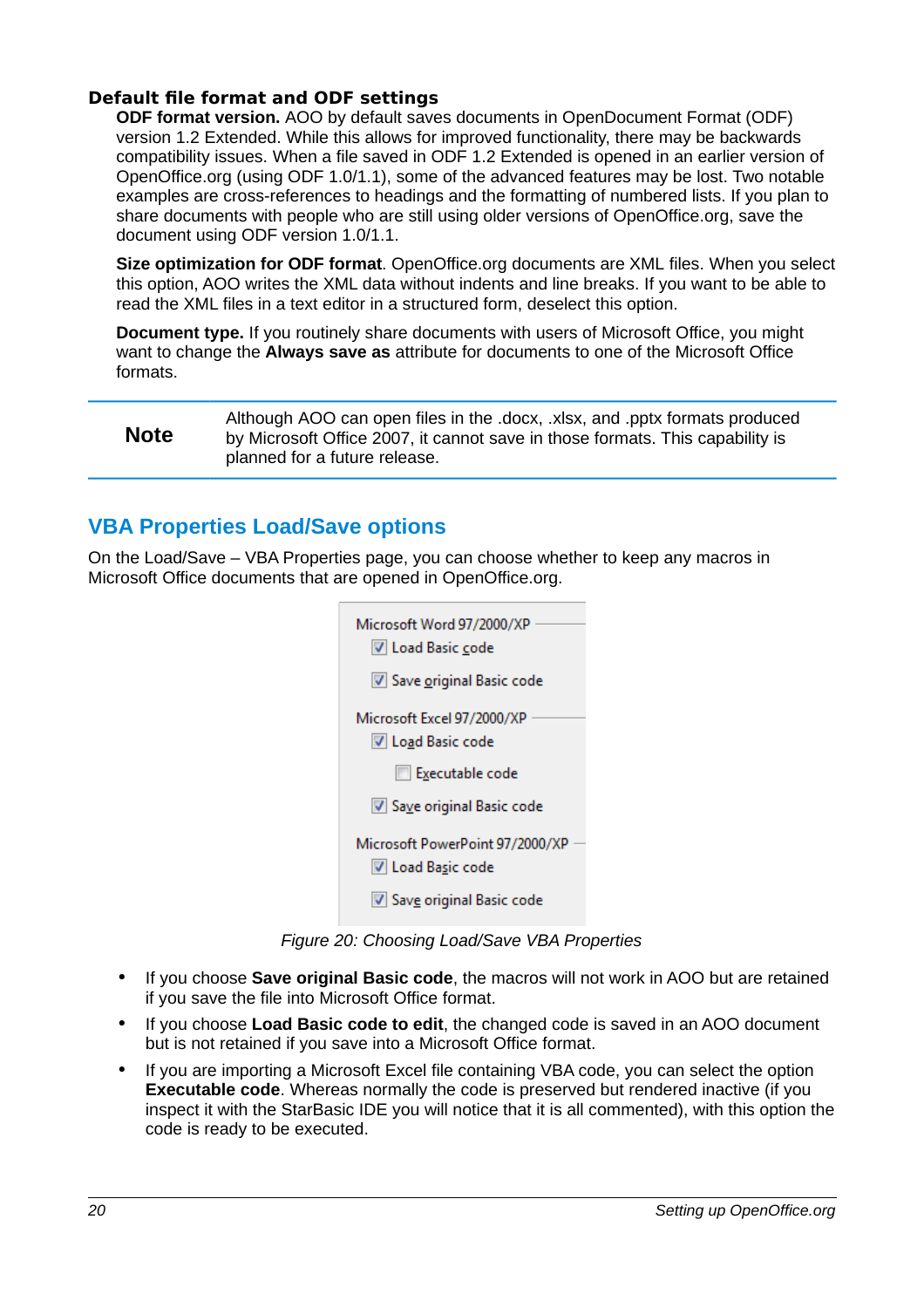# <span id="page-20-1"></span>**Microsoft Office Load/Save options**

On the Load/Save – Microsoft Office page, you can choose what to do when importing and exporting Microsoft Office OLE objects (linked or embedded objects or documents such as spreadsheets or equations).

Select the [L] options to convert Microsoft OLE objects into the corresponding OpenOffice.org OLE objects when a Microsoft document is loaded into AOO (mnemonic: "L" for "load").

Select the [S] options to convert OpenOffice.org OLE objects into the corresponding Microsoft OLE objects when a document is saved in a Microsoft format (mnemonic: "S" for "save").

| $[{\mathsf L}]$ | [S]                                                                  |                                                                                                                                           |  |
|-----------------|----------------------------------------------------------------------|-------------------------------------------------------------------------------------------------------------------------------------------|--|
|                 |                                                                      | MathType to OpenOffice.org Math or reverse                                                                                                |  |
|                 |                                                                      | WinWord to OpenOffice.org Writer or reverse<br>Excel to OpenOffice.org Calc or reverse<br>PowerPoint to OpenOffice.org Impress or reverse |  |
|                 | [L]: Load and convert the object<br>[S]: Convert and save the object |                                                                                                                                           |  |

*Figure 21: Choosing Load/Save Microsoft Office options*

# <span id="page-20-0"></span>**HTML compatibility Load/Save options**

Choices made on the Load/Save – HTML Compatibility page affect HTML pages imported into OpenOffice.org and those exported from AOO. See *HTML documents; importing/exporting* in the Help for more information.

| Font sizes |    |   | Import                                        |
|------------|----|---|-----------------------------------------------|
| Size 1     | 7  | ÷ | Use 'English (USA)' locale for numbers        |
| Size $2$   | 10 | ÷ | Import unknown HTML tags as fields            |
| Size 3     | 12 | ÷ | Ignore font settings                          |
| Size 4     | 14 | ÷ | Export<br>Netscape Navigator<br>▼             |
| Size 5     | 18 | ÷ | OpenOffice.org Basic                          |
| Size 6     | 24 | ÷ | Display warning                               |
| Size 7     | 36 | ÷ | Print layout                                  |
|            |    |   | Opy local graphics to Internet                |
|            |    |   | Character set<br>Western Europe (Windows-12 ▼ |

*Figure 22. Choosing HTML compatibility options*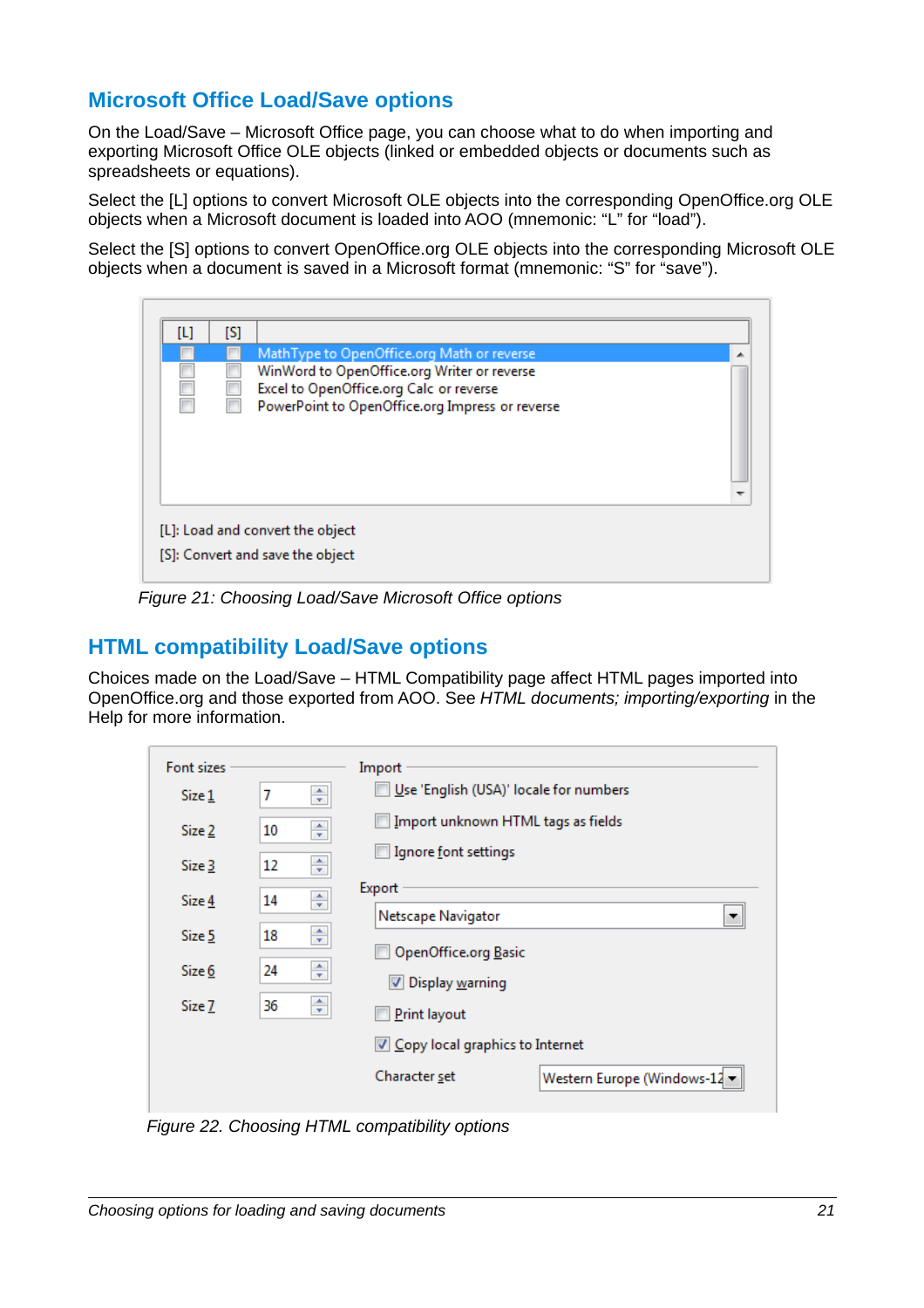### **Font sizes**

Use these fields to define the respective font sizes for the HTML <font size=1> to <font size=7> tags, if they are used in the HTML pages. (Many pages no longer use these tags.)

### **Import – Use 'English (USA)' locale for numbers**

When importing numbers from an HTML page, the decimal and thousands separator characters differ according to the locale of the HTML page. The clipboard, however, contains no information about the locale. If this option is **not** selected, numbers will be interpreted according to the **Language - Locale setting** in **Tools > Options > Language Settings > Languages** (see page [23\)](#page-22-0). If this option is selected, numbers will be interpreted as for the English (USA) locale.

#### **Import – Import unknown HTML tags as fields**

Select this option if you want tags that are not recognized by AOO to be imported as fields. For an opening tag, an HTML\_ON field will be created with the value of the tag name. For a closing tag, an HTML\_OFF will be created. These fields will be converted to tags in the HTML export.

### **Import – Ignore font settings**

Select this option to have AOO ignore all font settings when importing. The fonts that were defined in the HTML Page Style will be used.

#### **Export**

To optimize the HTML export, select a browser or HTML standard from the **Export** box. If OpenOffice.org Writer is selected, specific OpenOffice.org Writer instructions are exported.

### **Export – OpenOffice.org Basic**

Select this option to include AOO Basic macros (scripts) when exporting to HTML format. You must activate this option *before* you create the OpenOffice.org Basic macro; otherwise the script will not be inserted. OpenOffice.org Basic macros must be located in the header of the HTML document. Once you have created the macro in the OpenOffice.org Basic IDE, it appears in the source text of the HTML document in the header.

If you want the macro to run automatically when the HTML document is opened, choose **Tools > Customize > Events**. See Chapter 13 (Getting Started with Macros) for more information.

# **Export – Display warning**

When the **OpenOffice.org Basic** option (see above) is *not* selected, the **Display warning** option becomes available. If the **Display warning** option is selected, then when exporting to HTML a warning is shown that OpenOffice.org Basic macros will be lost.

### **Export – Print layout**

Select this option to export the print layout of the current document as well. The HTML filter supports CSS2 (Cascading Style Sheets Level 2) for printing documents. These capabilities are only effective if print layout export is activated.

# **Export – Copy local graphics to Internet**

Select this option to automatically upload the embedded pictures to the Internet server when uploading using FTP.

#### **Export – Character set**

Select the appropriate character set for the export.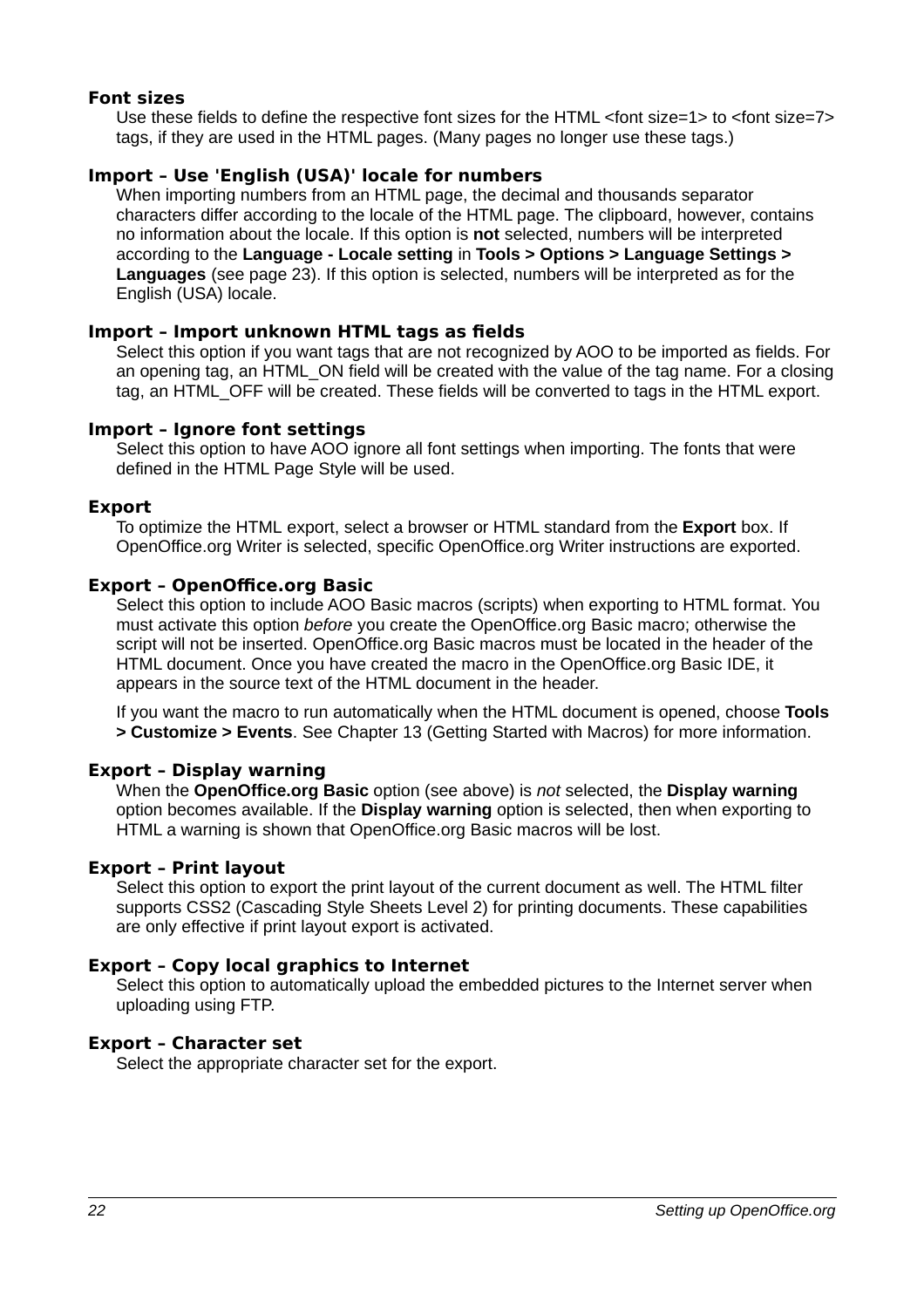# <span id="page-22-2"></span>**Choosing language settings**

You may need to do several things to set the language settings to what you want:

- Install the required dictionaries
- Change some locale and language settings
- Choose spelling options

# <span id="page-22-1"></span>**Install the required dictionaries**

AOO automatically installs several dictionaries with the program. To add other dictionaries, be sure you are connected to the Internet, and then use **Tools > Language > More Dictionaries Online**. AOO will open your default web browser to a page containing links to additional dictionaries that you can install. Follow the prompts to select and install the ones you want.

# <span id="page-22-0"></span>**Change locale and language settings**

You can change some details of the locale and language settings that AOO uses for all documents, or for specific documents.

In the Options dialog, click **Language Settings > Languages**.



*Figure 23: Language Setting Options*

On the right-hand side of the Language Settings – Languages page [\(Figure 25\)](#page-23-1), change the *User interface, Locale setting*, *Default currency*, and *Default languages for documents* as required. In the example, English (UK) has been chosen for all the appropriate settings.

If you want the language (dictionary) setting to apply to the current document only, instead of being the default for all new documents, select the option labelled *For the current document only*.

If necessary, select the options to enable support for Asian languages (Chinese, Japanese, Korean) and support for CTL (complex text layout) languages such as Urdu, Thai, Hebrew, and Arabic. If you choose either of these options, the next time you open this dialog, you will see some extra choices under Language Settings, as shown in [Figure 24.](#page-22-3) These choices (*Searching in Japanese*, *Asian Layout*, and *Complex Text Layout*) are not discussed here.

| <b>Options - Language Settings</b>                                                         |                                                         |
|--------------------------------------------------------------------------------------------|---------------------------------------------------------|
| OpenOffice.org<br>D<br>Load/Save<br>Language Settings<br>▽<br>Languages                    | Language Settings                                       |
| <b>Writing Aids</b><br>Searching in Japanese<br>Asian Layout<br><b>Complex Text Layout</b> | This is where you make settings<br>with OpenOffice.org. |

<span id="page-22-3"></span>*Figure 24: Extra pages available when enhanced language support options are selected*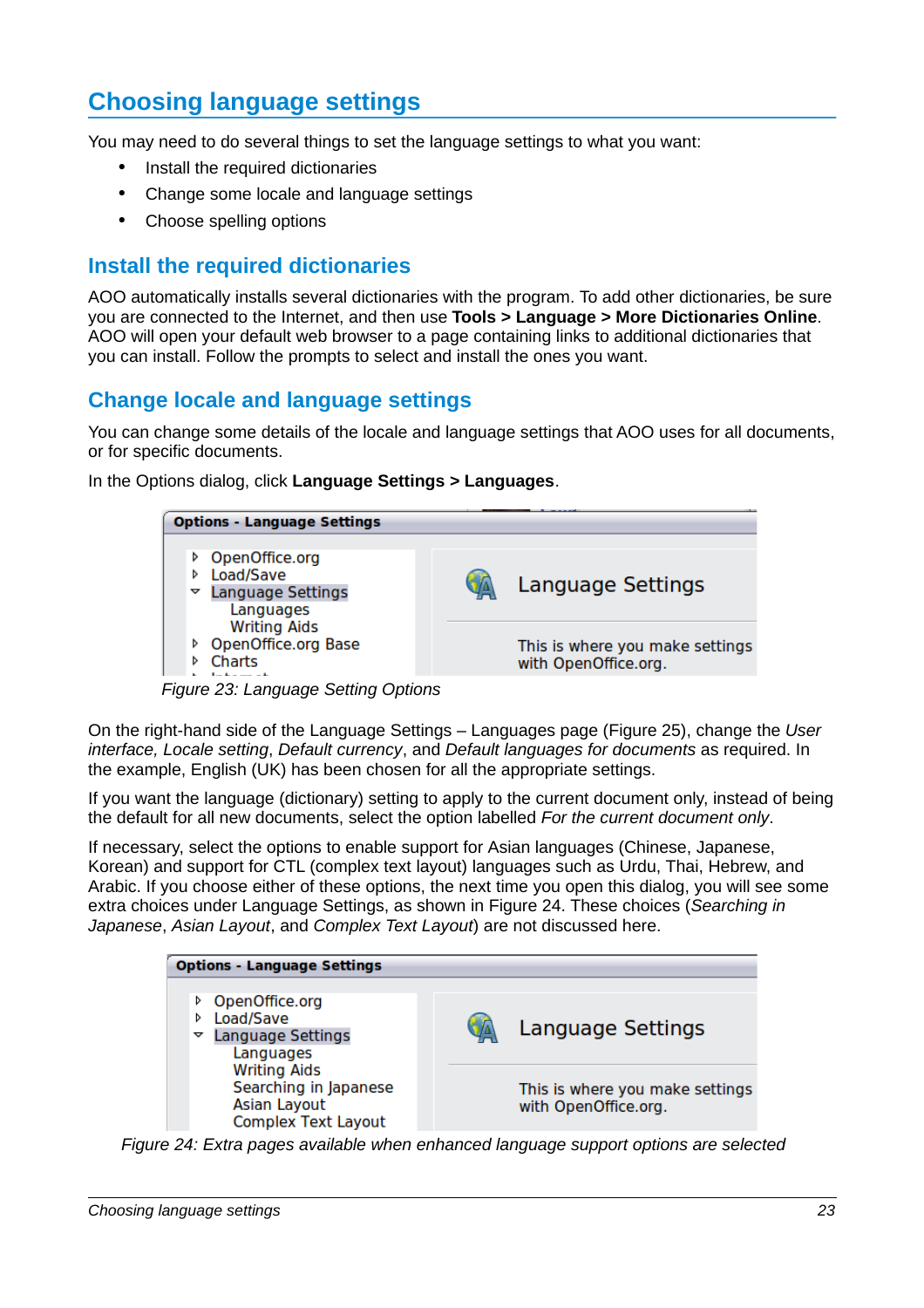| Language of                                 |                                            |                          |
|---------------------------------------------|--------------------------------------------|--------------------------|
| User interface                              | Default - English (USA)                    |                          |
| Locale setting                              | Default - English (Australia)              | ▼                        |
| Decimal separator key                       | $\triangledown$ Same as locale setting (.) |                          |
| Default currency                            | Default - AUD                              | ▼                        |
| Default languages for documents             |                                            |                          |
| Western                                     | <sup>48</sup> English (Australia)          | ▼                        |
| Asian                                       | Default - Chinese (simplified)             | $\overline{\phantom{a}}$ |
| CTL                                         | Default - Hindi                            | $\overline{\phantom{a}}$ |
|                                             | For the current document only              |                          |
| Enhanced language support                   |                                            |                          |
| Show UI elements for East Asian writings    |                                            |                          |
| Show UI elements for Bi-Directional writing |                                            |                          |

<span id="page-23-1"></span>*Figure 25: Choosing language options*

# <span id="page-23-0"></span>**Choose spelling options**

To choose the options for checking spelling, click **Language Settings > Writing Aids**. In the *Options* section of the page [\(Figure 26\)](#page-23-2), choose the settings that are useful for you.

| Hunspell SpellChecker                                                                |           |
|--------------------------------------------------------------------------------------|-----------|
| V Libhyphen Hyphenator                                                               | Edit      |
| OpenOffice.org New Thesaurus                                                         |           |
| User-defined dictionaries                                                            |           |
| business [All]                                                                       | New       |
| <b>√</b> soffice [All]                                                               |           |
| <b>√</b> IgnoreAllList [All]                                                         | Edit      |
|                                                                                      |           |
|                                                                                      | Delete    |
| <b>Options</b>                                                                       |           |
| Check spelling as you type                                                           | ᆂ<br>Edit |
| Check grammar as you type                                                            | 틔         |
| Check uppercase words                                                                |           |
| Check words with numbers                                                             |           |
| $\frac{1}{\sqrt{2}}$<br>Check capitalization<br>Character and a start and at a start | ┯         |

<span id="page-23-2"></span>*Figure 26: Choosing languages, dictionaries, and options for checking spelling*

Some considerations:

• If you do not want spelling checked while you type, deselect **Check spelling as you type**  and select **Do not mark errors**. (To find the second item, scroll down in the Options list.)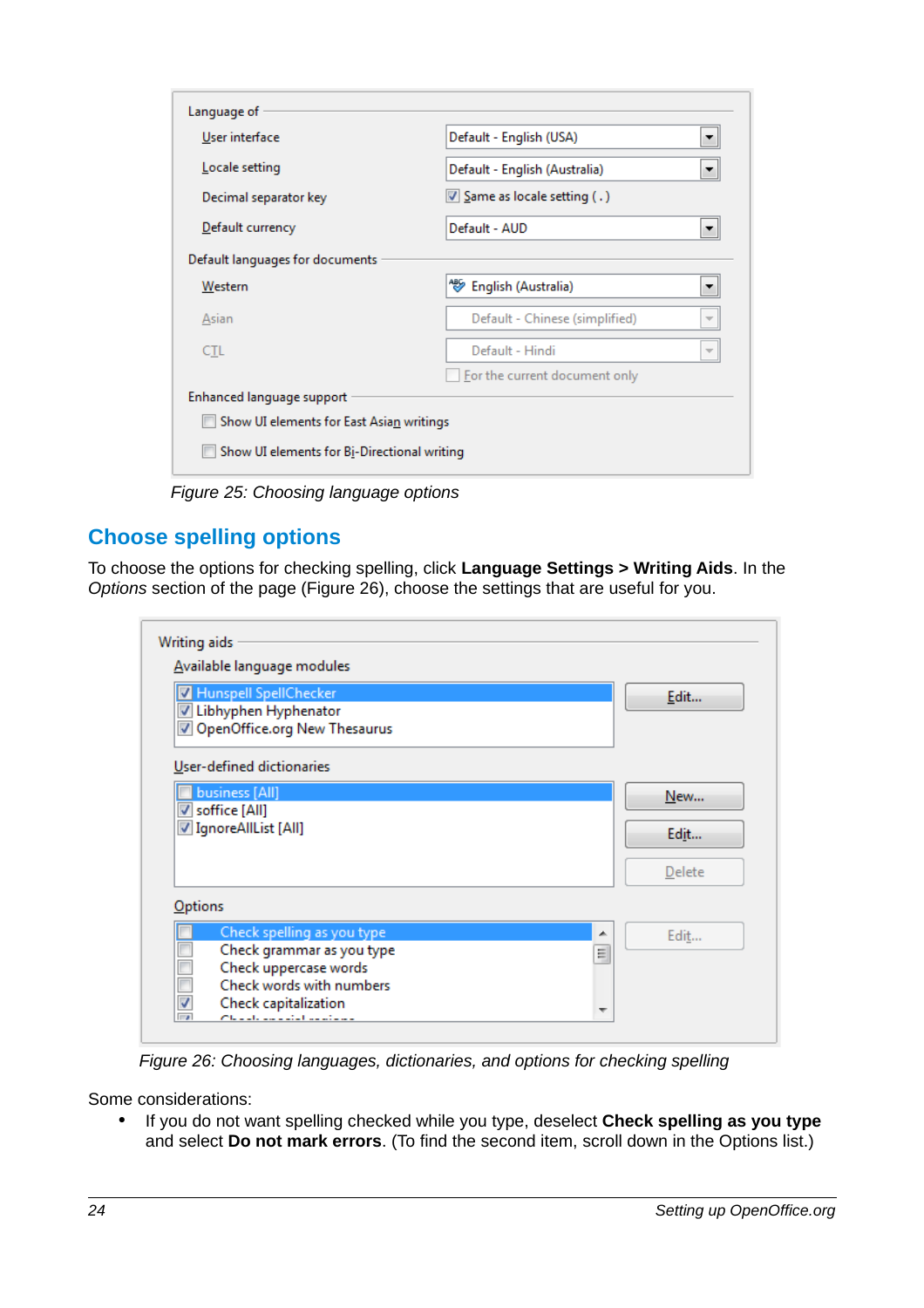- If you use a custom dictionary that includes words in all upper case and words with numbers (for example, AS/400), select **Check uppercase words** and **Check words with numbers**.
- **Check special regions** includes headers, footers, frames, and tables when checking spelling.

Here you can also check which user-defined (custom) dictionaries are active by default, and add or remove dictionaries, by clicking the **New** or **Delete** buttons.

**Note** OpenOffice.org does not have a grammar checker, but you can install a grammar checker extension such as Language Tool and access that tool from **Tools > Spelling and Grammar**. See ["Adding functionality with extensions"](#page-34-4) on page [35](#page-34-4) for more information.

# <span id="page-24-1"></span>**Choosing Internet options**

Use the Internet Options pages to define search engines and save proxy settings for use with OpenOffice.org.

If you are using a Netscape or Mozilla browser (such as Firefox), you can enable the Browser Plug-in so you can open AOO files in your browser, print them, save them, and work with them in other ways.

If you are using a Unix- or Linux-based operating system (including Mac OS X), an additional page of E-mail options is available, where you can specify the e-mail program to use when you send the current document as e-mail. Under Windows the operating system's default e-mail program is always used.

| <b>S</b> Options - Internet - E-mail                                                                                                                                                                                                                                         | Ιx. |
|------------------------------------------------------------------------------------------------------------------------------------------------------------------------------------------------------------------------------------------------------------------------------|-----|
| ▷ OpenOffice.org<br>Sending documents as e-mail attachments<br>▷ Load/Save<br>Language Settings<br>Þ<br>E-mail program thunderbird<br>▷ OpenOffice.org Base<br><br>▷ Charts<br>Internet<br>$\triangledown$<br><b>Proxy</b><br>Search<br>E-mail<br><b>Browser Plug-in</b><br> |     |

*Figure 27: Internet options, showing E-mail page available to Linux and Mac OS X users.*

# <span id="page-24-0"></span>**Controlling AOO's AutoCorrect functions**

Some people find some or all of the items in AOO's AutoCorrect function annoying because they change what you type when you do not want it changed. Many people find some of the AutoCorrect functions quite helpful; if you do, then select the relevant options. But if you find unexplained changes appearing in your document, this is a good place to look to find the cause.

To open the AutoCorrect dialog, click **Tools > AutoCorrect Options**. (You need to have a document open for this menu item to appear.)

In Writer, this dialog has five tabs, as shown in [Figure 28.](#page-25-2) In other components of AOO, the dialog has only four tabs.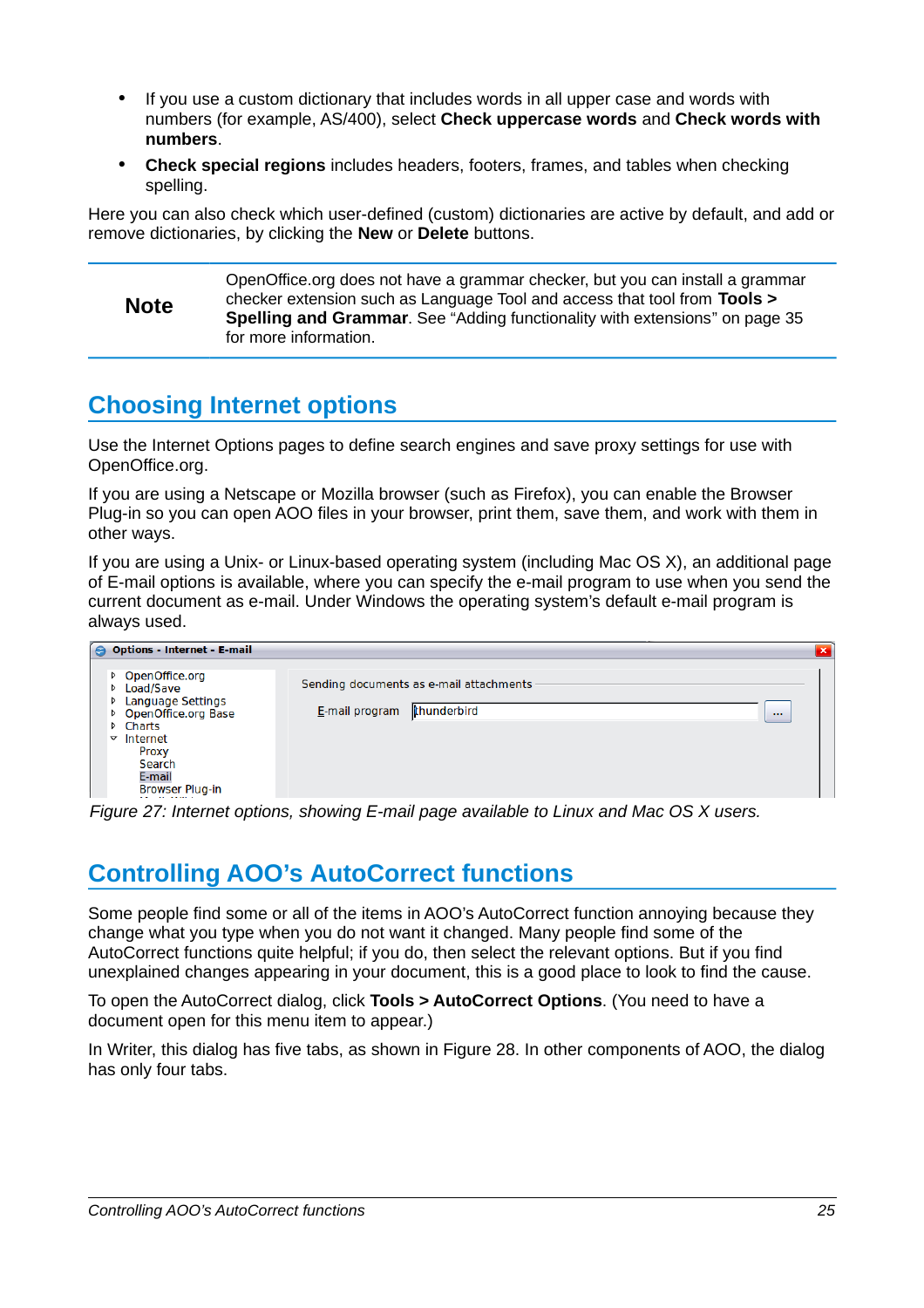| <b>AutoCorrect</b>                                                                                                                                                                                                                                                                                                                                                                                                                                                                                                                                                    |       |
|-----------------------------------------------------------------------------------------------------------------------------------------------------------------------------------------------------------------------------------------------------------------------------------------------------------------------------------------------------------------------------------------------------------------------------------------------------------------------------------------------------------------------------------------------------------------------|-------|
| English (Australia)<br>Replacements and exceptions for language:                                                                                                                                                                                                                                                                                                                                                                                                                                                                                                      |       |
| Options<br>Replace<br><b>Exceptions</b><br>Localized Options<br>Word Completion                                                                                                                                                                                                                                                                                                                                                                                                                                                                                       |       |
| [M]<br>[T]                                                                                                                                                                                                                                                                                                                                                                                                                                                                                                                                                            |       |
| V<br>Use replacement table<br>Correct TWo INitial CApitals<br>Capitalize first letter of every sentence<br><u>रारारार</u><br>Automatic *bold* and _underline_<br>URL Recognition<br>Replace dashes<br>Delete spaces and tabs at beginning and end of paragraph.<br>Delete spaces and tabs at end and start of line<br>Ignore double spaces<br>Apply numbering - symbol: *<br>Apply border<br>Create table<br>Apply Styles<br>Remove blank paragraphs<br>Replace Custom Styles<br>Replace bullets with: *<br>Combine single line paragraphs if length greater than 50% | ۸     |
| [M]: Replace while modifying existing text<br>Edit<br>[T]: AutoFormat/AutoCorrect while typing                                                                                                                                                                                                                                                                                                                                                                                                                                                                        |       |
| OK<br>Cancel<br>Help                                                                                                                                                                                                                                                                                                                                                                                                                                                                                                                                                  | Reset |

<span id="page-25-2"></span>*Figure 28: The AutoCorrect dialog in Writer, showing the five tabs and some of the choices*

# <span id="page-25-1"></span>**Customizing Apache OpenOffice**

You can customize menus, toolbars, and keyboard shortcuts in OpenOffice.org, add new menus and toolbars, and assign macros to events. However, you cannot customize context (right-click) menus.

Other customizations are made easy by extensions that you can install from the OpenOffice.org website or from other providers.

**Note** Customizations to menus and toolbars can be saved in a template. To do so, first save them in a document and then save the document as a template as described in Chapter 2 (Styles and Templates).

# <span id="page-25-0"></span>**Customizing menus**

You can add and rearrange items on the menu bar, add items to menus, and make other changes.

To customize menus:

- 1) Choose **Tools > Customize.**
- 2) On the **Customize** dialog, go to the **Menus** page.
- 3) In the Save In drop-down list, choose whether to save this changed menu for the application (for example, OpenOffice.org Writer) or for a selected document (for example, MyDoc.odt).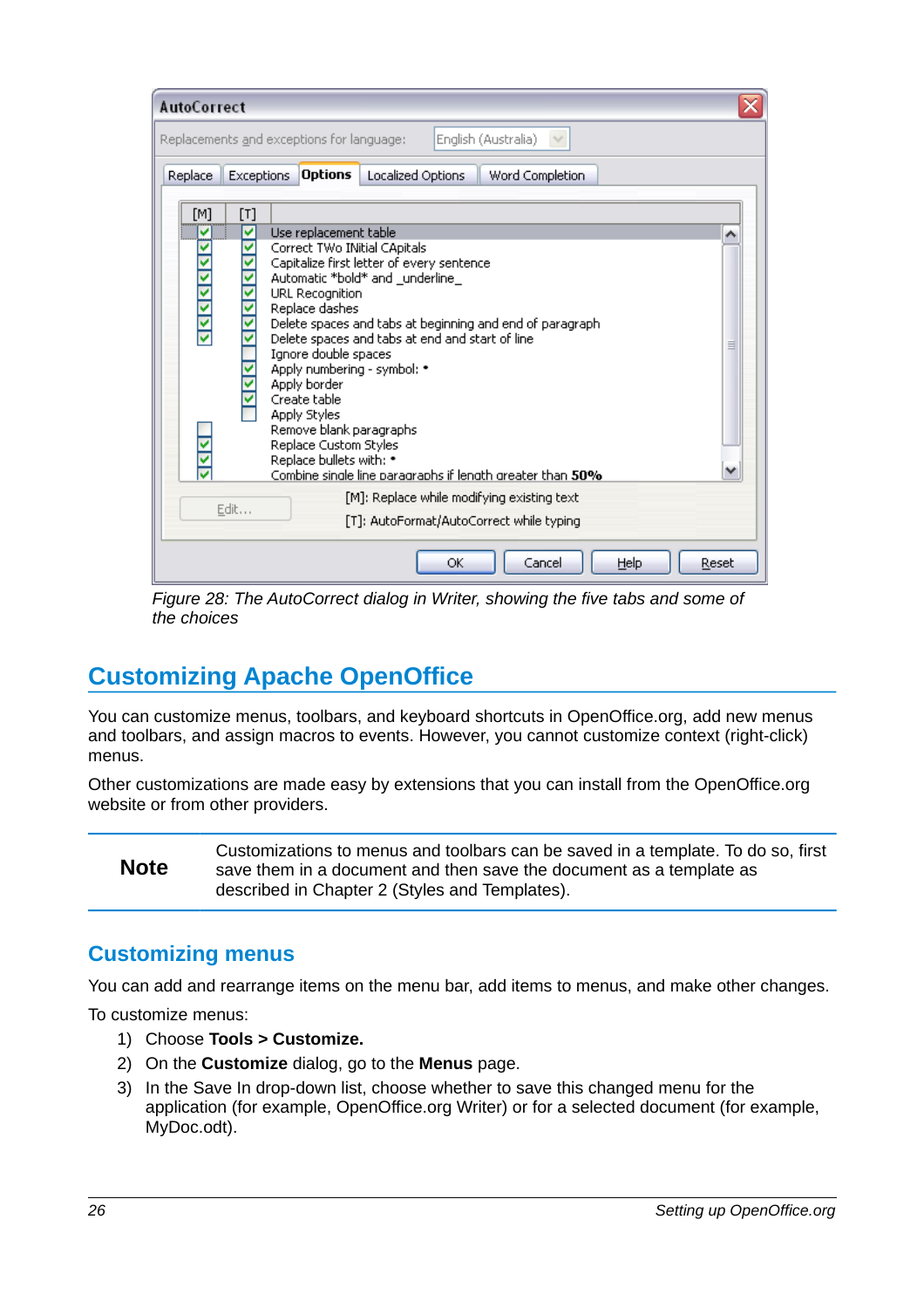| <b>Menus</b><br>Keyboard    | Toolbars Events                          |   |             |
|-----------------------------|------------------------------------------|---|-------------|
| OpenOffice.org Writer Menus |                                          |   |             |
| Menu                        | File                                     | ٧ | New         |
|                             |                                          |   | Menu        |
| Menu Content                |                                          |   |             |
| Entries                     | <b>New</b>                               | ∧ | Add         |
|                             | pn,,,<br><b>Recent Documents</b>         |   | Modify<br>▼ |
|                             | ---------------------------<br>Wizards   | ≣ |             |
|                             | -------------------------                |   |             |
|                             | Close<br>ψÎ<br>$\mathbb H$ Save          |   |             |
|                             | His Save As                              |   |             |
|                             | Save All                                 |   |             |
|                             | -----------------------<br><b>Reload</b> | ٧ |             |
| Save In                     | OpenOffice.org Writer                    | v |             |
| Description                 |                                          |   |             |

<span id="page-26-1"></span>*Figure 29. The Menus page of the Customize dialog*

- 4) In the section **OpenOffice.org [name of the program (example: Writer)] Menus**, select from the **Menu** drop-down list the menu that you want to customize. The list includes all the main menus as well as submenus (menus that are contained under another menu). For example, in addition to *File*, *Edit*, *View*, and so on, there is *File* | *Send* and *File* |*Templates*. The commands available for the selected menu are shown in the central part of the dialog.
- 5) To customize the selected menu, click on the **Menu** or **Modify** buttons. You can also add commands to a menu by clicking on the **Add** button. These actions are described in the following sections. Use the up and down arrows next to the Entries list to move the selected menu item to a different position.
- 6) When you have finished making all your changes, click **OK** (not shown in illustration) to save them.

# <span id="page-26-0"></span>*Creating a new menu*

In the Customize dialog, click **New** to display the dialog shown in [Figure 29.](#page-26-1)

- 1) Type a name for your new menu in the **Menu name** box.
- 2) Use the up and down arrow buttons to move the new menu into the required position on the menu bar.
- 3) Click **OK** to save.

The new menu now appears on the list of menus in the Customize dialog. (It will appear on the menu bar itself after you save your customizations.)

After creating a new menu, you need to add some commands to it, as described in ["Adding a](#page-28-2)  [command to a menu"](#page-28-2) on page [29.](#page-28-2)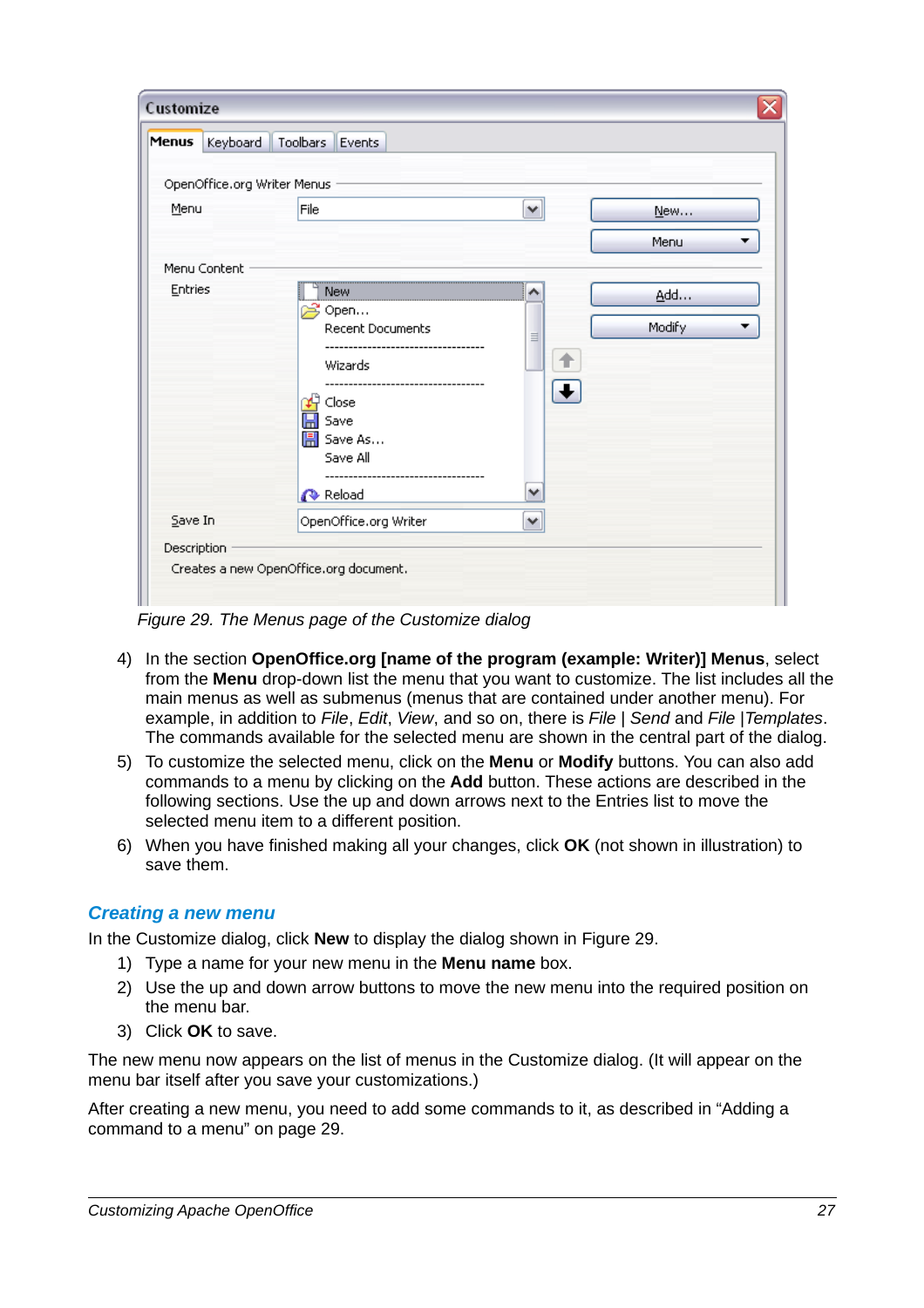| Menu name             | OK      |
|-----------------------|---------|
| New Menu 1            | Cancel  |
| Menu position         |         |
| File                  | $He$ lp |
| Edit                  |         |
| View                  |         |
| Insert                |         |
| Format                |         |
| Table                 |         |
| Tools                 | ┺       |
| Window                |         |
| Help                  |         |
| New Menu <sub>1</sub> |         |

<span id="page-27-1"></span>*Figure 30: Adding a new menu*

# <span id="page-27-0"></span>*Modifying existing menus*

To modify an existing menu, select it in the Menu list and click the **Menu** button to drop down a list of modifications: **Move**, **Rename**, **Delete**. Not all of these modifications can be applied to all the entries in the Menu list. For example, **Rename** and **Delete** are not available for the menus supplied by AOO.

To move a menu (such as *File*), choose **Menu > Move**. A dialog similar to the one shown in [Figure](#page-26-1)  [29](#page-26-1) (but without the **Menu name** box) opens. Use the up and down arrow buttons to move the menu into the required position.

To move submenus (such as *File | Send*), select the main menu (File) in the Menu list and then, in the Menu Content section of the dialog, select the submenu (Send) in the Entries list and use the arrow keys to move it up or down in the sequence.

In addition to renaming, you can specify a keyboard shortcut that allows you to select a menu command when you press *Alt*+ an underlined letter in a menu command.

- 1) Select a menu entry.
- 2) Click the **Modify** button and select **Rename**.
- 3) Add a tilde  $(\sim)$  in front of the letter that you want to use as an accelerator. For example, to select the Save All command by pressing *Alt+V* (after opening the File menu using *Alt+F*), enter Sa~ve All.



**Caution** Be careful when using these shortcuts. In the example above, if the File menu is not already open, then pressing *Alt+V* opens the View menu; if some other menu is open, *Alt+V* might activate some other command.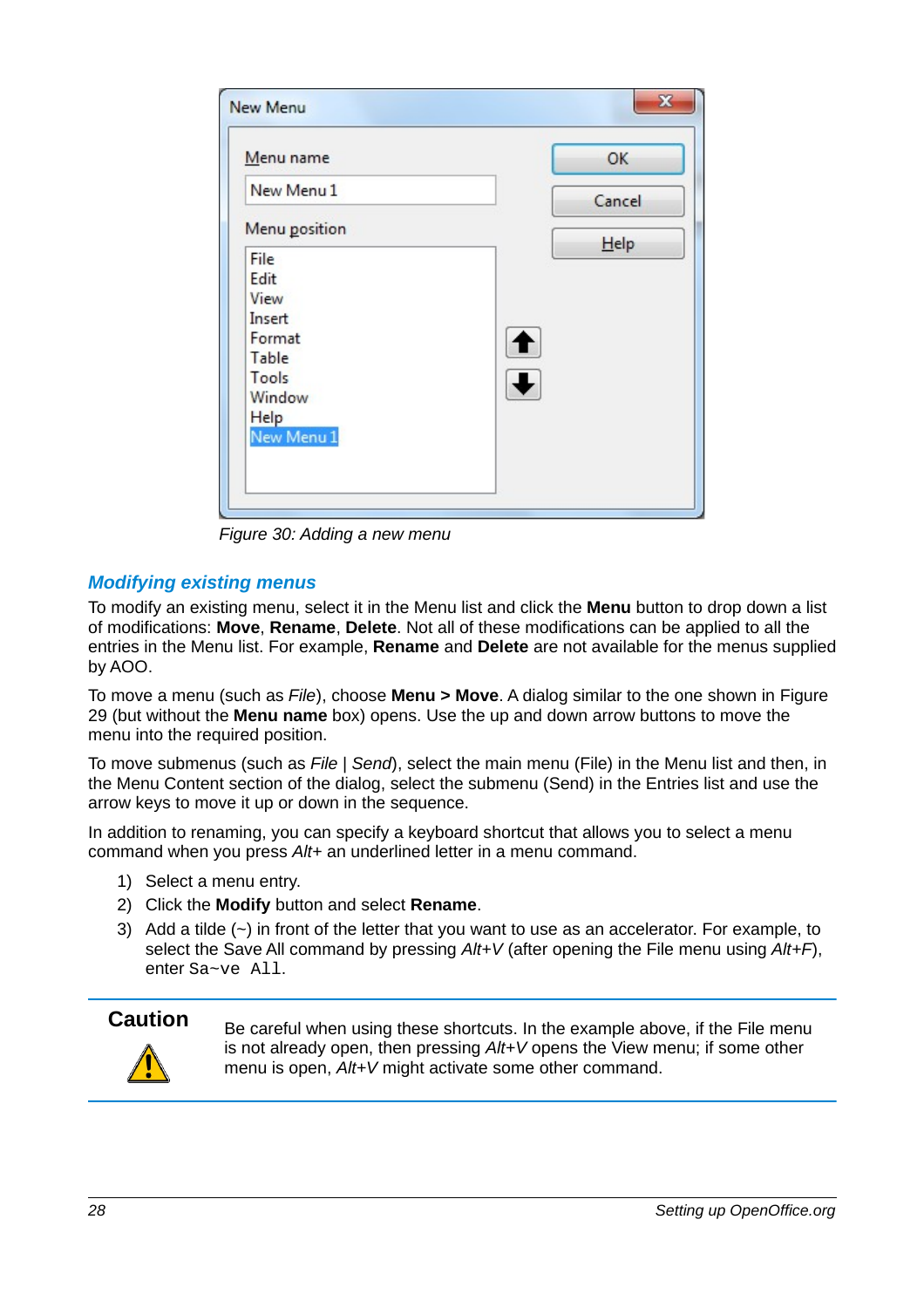# <span id="page-28-2"></span>*Adding a command to a menu*

You can add commands to the supplied menus and to menus you have created. On the Customize dialog, select the menu in the Menu list and click the **Add** button in the Menu Content section of the dialog.

On the Add Commands dialog [\(Figure 31\)](#page-28-3), select a category and then the command, and click **Add**. The dialog remains open, so you can select several commands. When you have finished adding commands, click **Close**. Back on the Customize dialog, you can use the up and down arrow buttons to arrange the commands in your preferred sequence.



<span id="page-28-3"></span>*Figure 31: Adding a command to a menu*

# <span id="page-28-1"></span>*Modifying menu entries*

In addition to changing the sequence of entries on a menu or submenu, you can add submenus, rename or delete the entries, and add group separators.

To begin, select the menu or submenu in the Menu list near the top of the Customize page, then select the entry in the Entries list under Menu Content. Click the **Modify** button and choose the required action from the drop-down list of actions.

Most of the actions should be self-explanatory. **Begin a group** adds a separator line after the highlighted entry.

# <span id="page-28-0"></span>**Customizing toolbars**

You can customize toolbars in several ways, including choosing which icons are visible and locking the position of a docked toolbar, as described in Chapter 1 (Introducing OpenOffice.org). This section describes how to create new toolbars and add other icons (commands) to the list of those available on a toolbar.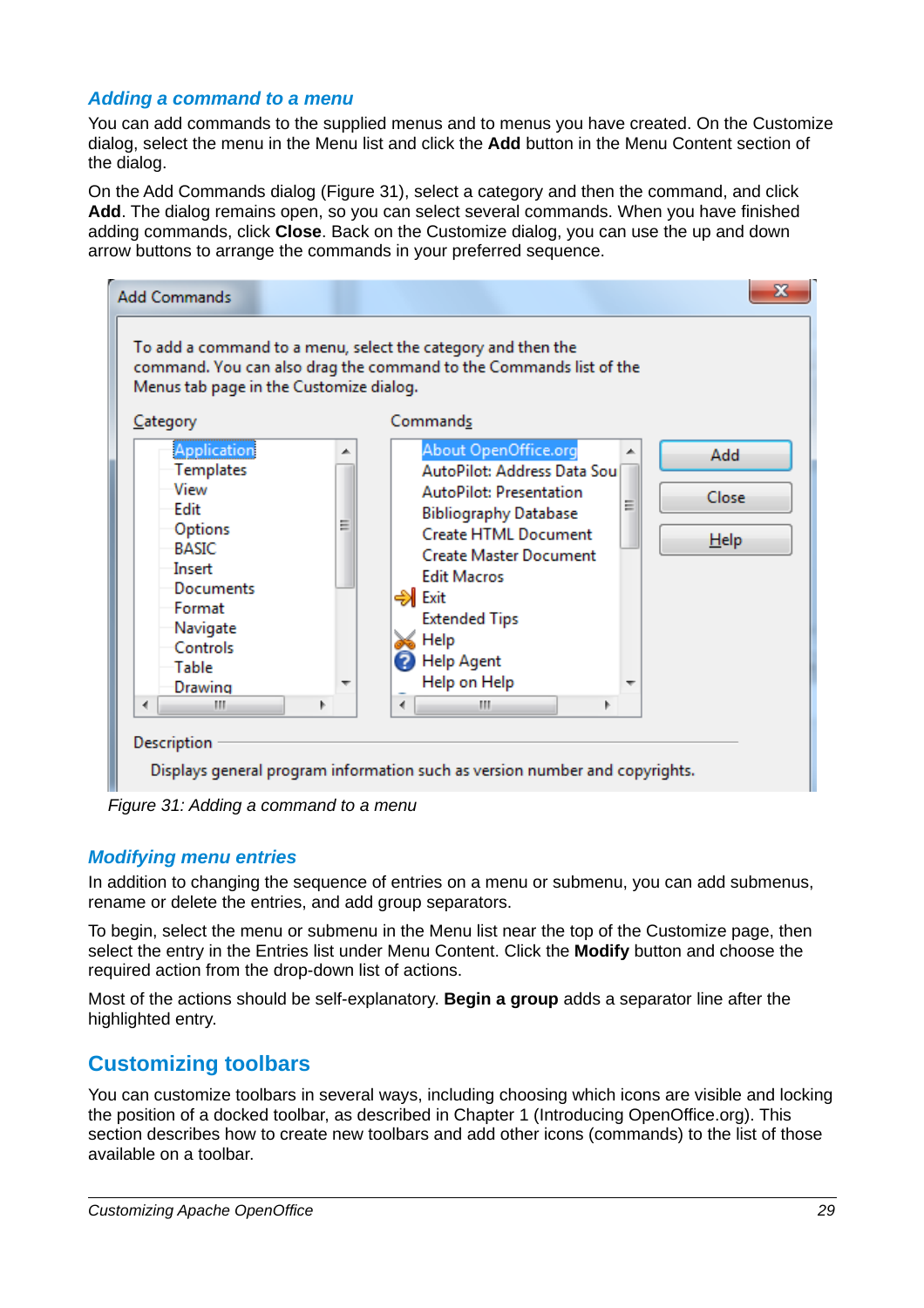To get to the toolbar customization dialog, do any of the following:

- On the toolbar, click the arrow at the end of the toolbar and choose **Customize Toolbar**.
- Choose **View > Toolbars > Customize** from the menu bar.
- Choose **Tools > Customize** from the menu bar and pick the **Toolbars** page [\(Figure 32\)](#page-29-1).

To customize toolbars:

- 1) In the Save In drop-down list, choose whether to save this changed toolbar for the application (for example, Writer) or for a selected document.
- 2) In the section **OpenOffice.org <name of the program (example: Writer)> Toolbars**, select from the **Toolbar** drop-down list the toolbar that you want to customize.
- 3) You can create a new toolbar by clicking on the **New** button, or customize existing toolbars by clicking on the **Toolbar** or **Modify** buttons, and add commands to a toolbar by clicking on the **Add** button. These actions are described below.
- 4) When you have finished making all your changes, click **OK** to save them.

| OpenOffice.org Writer Toolbars |                              |   |              |
|--------------------------------|------------------------------|---|--------------|
| Toolbar                        | Standard                     | ٧ | New          |
|                                |                              |   | Toolbar<br>▼ |
| <b>Toolbar Content</b>         |                              |   |              |
| Commands                       | <sup>4</sup> Load URL        | ㅅ | Add          |
|                                | ⊽<br><b>New</b>              | 亖 | Modify<br>▼  |
|                                | New Document From Templat    |   |              |
|                                | ⊽<br>pn,                     | Ŧ |              |
|                                | ⊽<br>$\mathbb H$ Save        |   |              |
|                                | 图 Save As<br>□               |   |              |
|                                | ⊽<br>±23 Document as E-mail  |   |              |
|                                | ⊽                            |   |              |
|                                | ⊽<br>$\Rightarrow$ Edit File | ٧ |              |
|                                | ≺<br>Ш                       | ٠ |              |
| Save In                        | OpenOffice.org Writer        | v |              |
| Description                    |                              |   |              |

<span id="page-29-1"></span>*Figure 32. The Toolbars page of the Customize dialog*

# <span id="page-29-0"></span>*Creating a new toolbar*

To create a new toolbar:

- 1) Choose **Tools > Customize > Toolbars** from the menu bar.
- 2) Click **New**. On the Name dialog, type the new toolbar's name and choose from the Save In drop-down list where to save this changed menu: for the application (for example, Writer) or for a selected document.

The new toolbar now appears on the list of toolbars in the Customize dialog. After creating a new toolbar, you need to add some commands to it, as described below.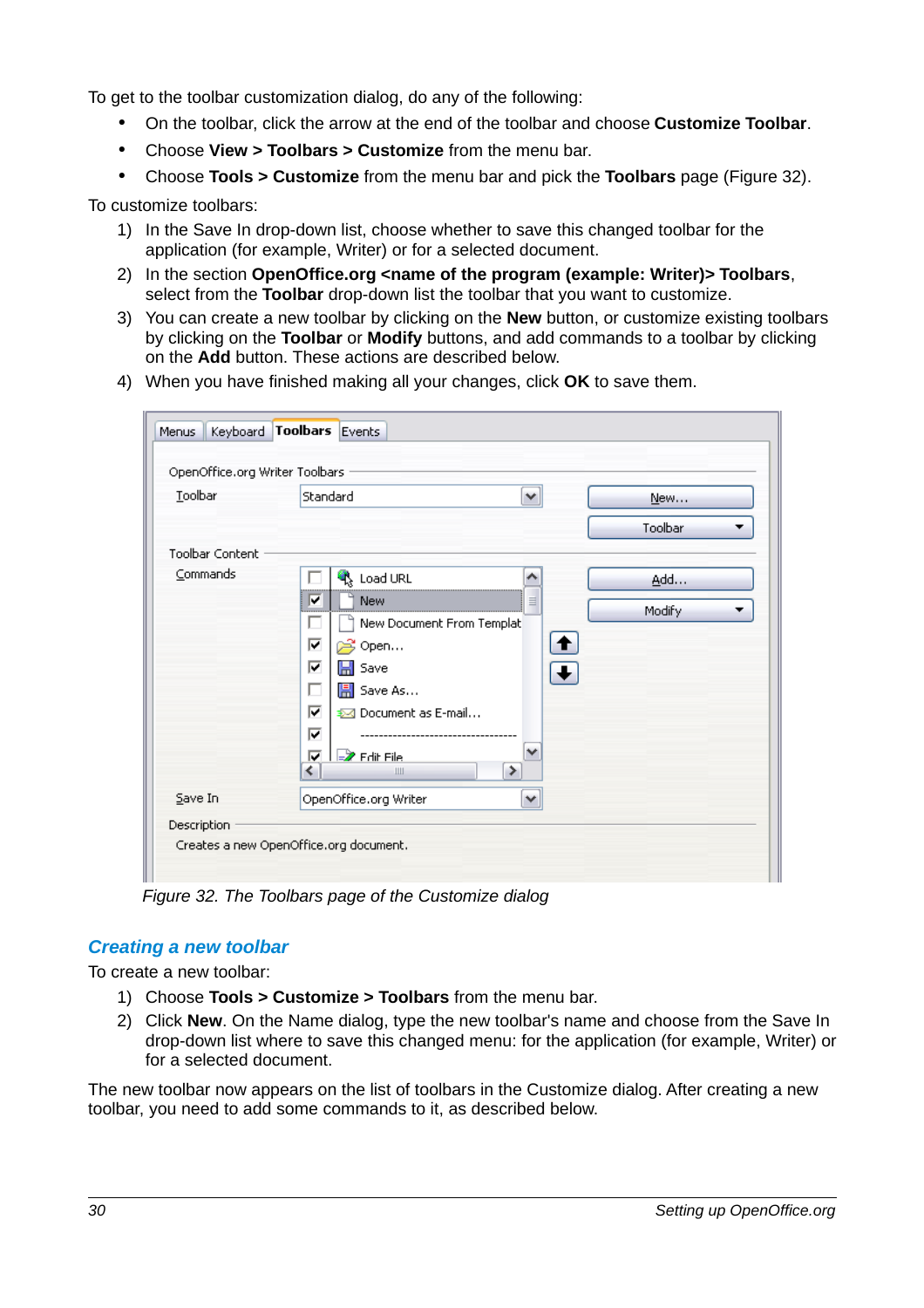| New Toolbar 1 | Cancel |
|---------------|--------|
|               |        |
| Save In       |        |

# <span id="page-30-1"></span>*Adding a command to a toolbar*

If the list of available buttons for a toolbar does not include all the commands you want on that toolbar, you can add commands. When you create a new toolbar, you need to add commands to it.

- 1) On the Toolbars page of the Customize dialog, select the toolbar in the Toolbar list and click the **Add** button in the Toolbar Content section of the dialog.
- 2) The Add Commands dialog is the same as for adding commands to menus [\(Figure 31\)](#page-28-3). Select a category and then the command, and click **Add**. The dialog remains open, so you can select several commands. When you have finished adding commands, click **Close**. If you insert an item which does not have an associated icon, the toolbar will display the full name of the item: the next section describes how to choose an icon for a toolbar command.
- 3) Back on the Customize dialog, you can use the up and down arrow buttons to arrange the commands in your preferred sequence.
- 4) When you are done making changes, click **OK** to save.

### <span id="page-30-0"></span>*Choosing icons for toolbar commands*

Toolbar buttons usually have icons, not words, on them, but not all of the commands have associated icons.

To choose an icon for a command, select the command and click **Modify > Change icon**. On the Change Icon dialog, you can scroll through the available icons, select one, and click **OK** to assign it to the command.

| <b>Change Icon</b>                                                                                                                 |  |  |  |  |                                |  |    |  |  |        |  |  |        |  |
|------------------------------------------------------------------------------------------------------------------------------------|--|--|--|--|--------------------------------|--|----|--|--|--------|--|--|--------|--|
| Icons                                                                                                                              |  |  |  |  |                                |  |    |  |  |        |  |  | Import |  |
|                                                                                                                                    |  |  |  |  | 5 四 2 ● 凤 田 3 梦 ⇒ ≡ 三 回 ◆ ■ 2  |  |    |  |  |        |  |  |        |  |
|                                                                                                                                    |  |  |  |  | ☆田本刀※×●山山市?非国民雨永               |  |    |  |  |        |  |  | Delete |  |
|                                                                                                                                    |  |  |  |  | <b>--⊹◆--⊞Bood∧c/&amp;</b> )   |  |    |  |  |        |  |  |        |  |
|                                                                                                                                    |  |  |  |  | ■☆ 8 © ◇ ※ ≡ の № ↑ ↑ ↓ ↓ 短 ☆ ☆ |  |    |  |  |        |  |  |        |  |
|                                                                                                                                    |  |  |  |  | 重声さ▼◆啓富≫西せ▽ア炎田園                |  |    |  |  |        |  |  |        |  |
| Note:<br>The size of an icon should be 16x16 pixel to achieve best quality. Different<br>sized icons will be scaled automatically. |  |  |  |  |                                |  |    |  |  |        |  |  |        |  |
|                                                                                                                                    |  |  |  |  |                                |  | ОΚ |  |  | Cancel |  |  | Help   |  |

<span id="page-30-2"></span>*Figure 33: Change Icon dialog*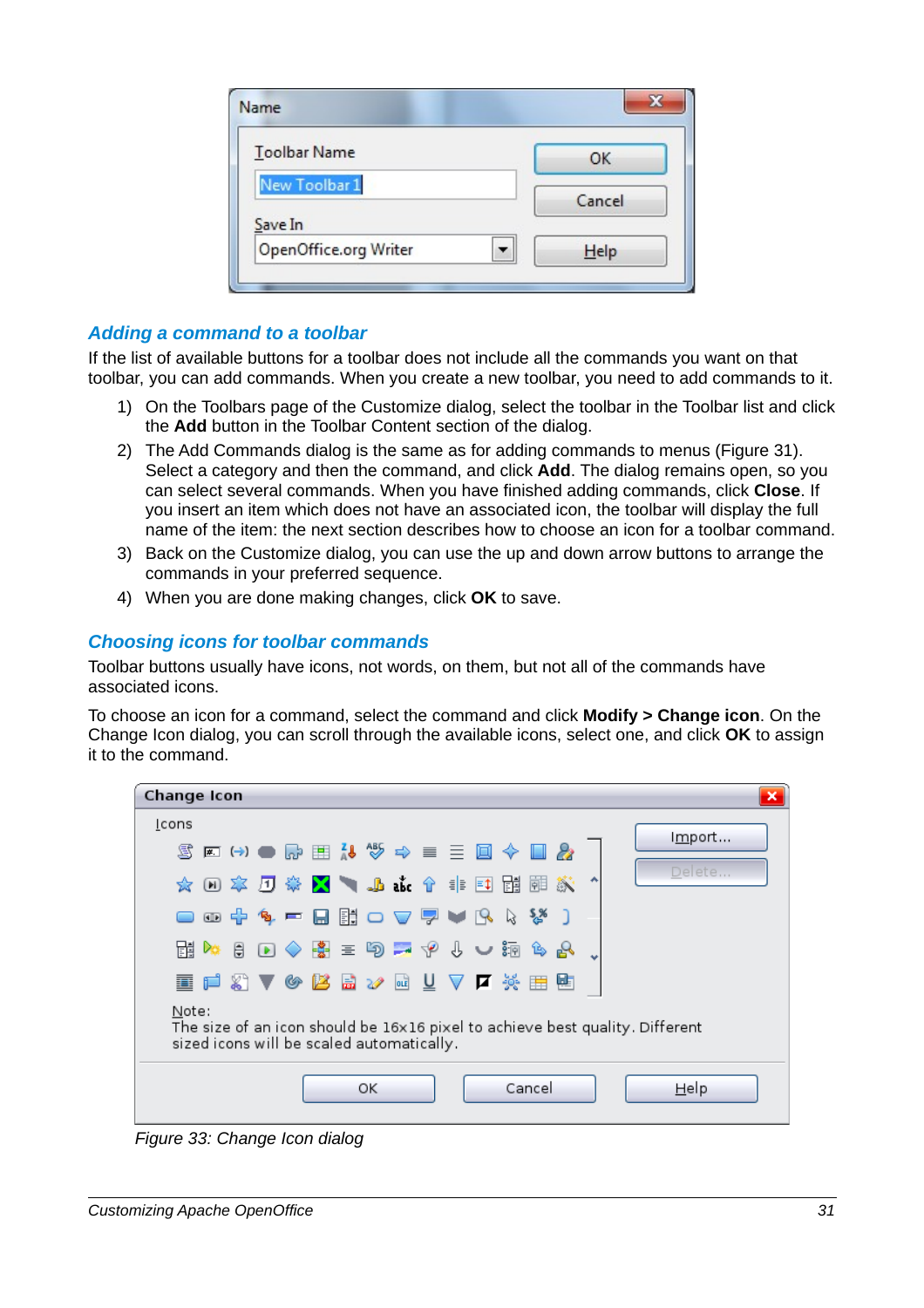To use a custom icon, create it in a graphics program and import it into AOO by clicking the **Import** button on the Change Icon dialog. Custom icons must be  $16 \times 16$  or  $26 \times 26$  pixels in size and cannot contain more than 256 colors.

# <span id="page-31-0"></span>*Example: Adding a Fax icon to a toolbar*

You can customize OpenOffice.org so that a single click on an icon automatically sends the current document as a fax.

- 1) Be sure the fax driver is installed. Consult the documentation for your fax modem for more information.
- 2) Choose **Tools > Options > OpenOffice.org Writer > Print**. The dialog shown in [Figure 34](#page-31-1) opens.
- 3) Select the fax driver from the **Fax** list and click **OK**.

| Contents<br>Dictures and objects                    | Pages<br>Left pages              | Comments<br>O None |  |  |  |  |  |  |  |
|-----------------------------------------------------|----------------------------------|--------------------|--|--|--|--|--|--|--|
| <b>V</b> Form controls                              | <b>Z</b> Right pages             | Comments only      |  |  |  |  |  |  |  |
| Page background                                     | <b>Brochure</b>                  | End of document    |  |  |  |  |  |  |  |
| Print text in black                                 |                                  | End of page        |  |  |  |  |  |  |  |
| Hidden text                                         |                                  |                    |  |  |  |  |  |  |  |
| Text placeholder                                    |                                  |                    |  |  |  |  |  |  |  |
| Other<br>V Print automatically inserted blank pages |                                  |                    |  |  |  |  |  |  |  |
|                                                     | Paper tray from printer settings |                    |  |  |  |  |  |  |  |
| <none><br/><b>T</b>-ax</none>                       |                                  |                    |  |  |  |  |  |  |  |

<span id="page-31-1"></span>*Figure 34: Setting up AOO for sending faxes*

- 4) Click the arrow icon at the end of the Standard toolbar. In the drop-down menu, choose **Customize Toolbar**. The Toolbars page of the Customize dialog appears [\(Figure 32\)](#page-29-1). Click **Add**.
- 5) On the Add Commands dialog [\(Figure 35\)](#page-32-1), select *Documents* in the Category list, then select *Send Default Fax* in the Commands list. Click **Add**. Now you can see the new icon in the Commands list.
- 6) In the Commands list, click the up or down arrow button to position the new icon where you want it. Click **OK** and then click **Close**.

Your toolbar now has a new icon to send the current document as a fax.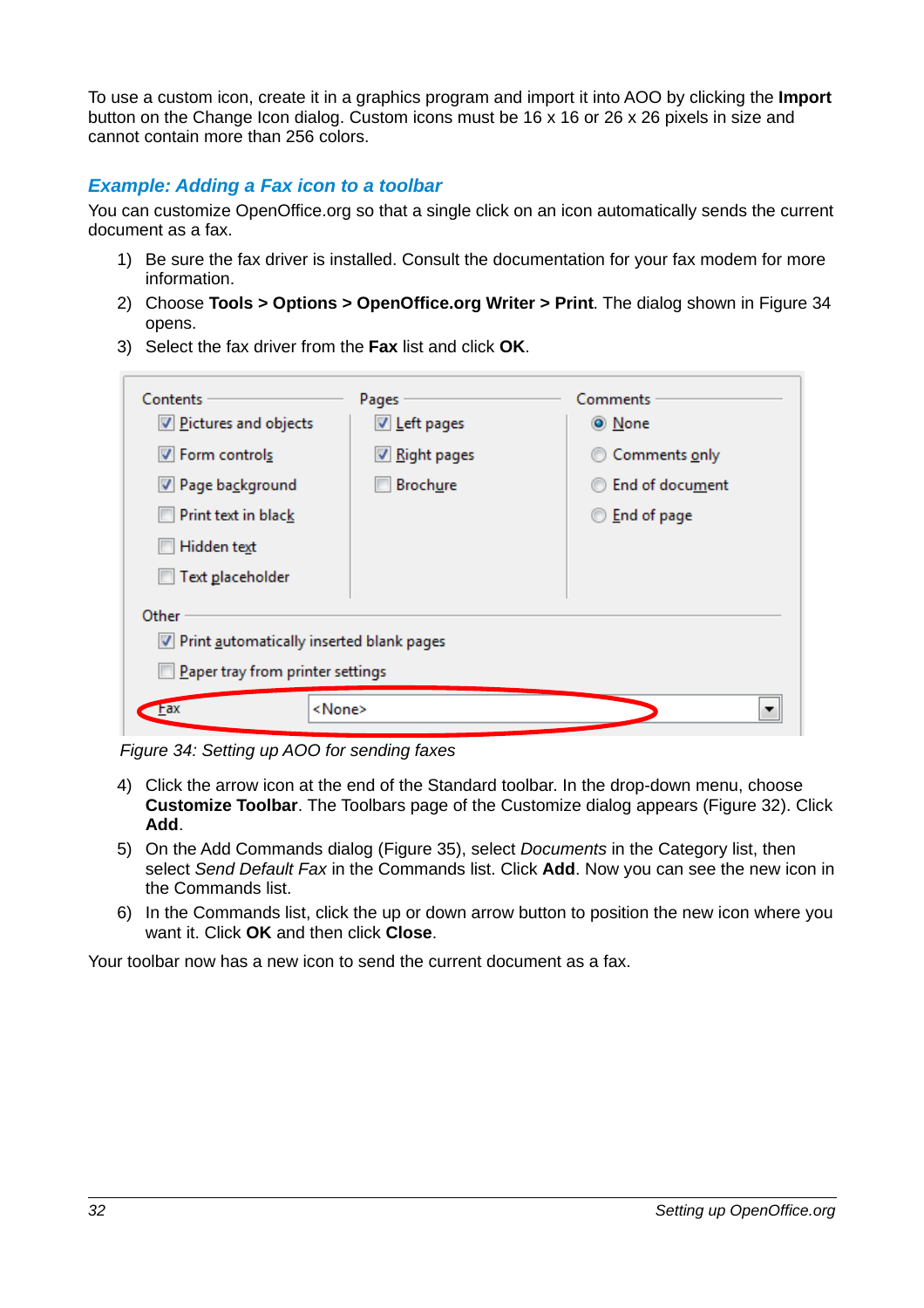

<span id="page-32-1"></span>*Figure 35: Adding a Send Fax command to a toolbar*

# <span id="page-32-0"></span>**Assigning shortcut keys**

In addition to using the built-in keyboard shortcuts (listed in the included Help), you can define your own. You can assign shortcuts to standard AOO functions or your own macros and save them for use with the entire OpenOffice.org suite.

# **Caution**



Be careful when reassigning your operating system's or AOO's predefined shortcut keys. Many key assignments are universally understood shortcuts, such as *F1* for Help, and are always expected to provide certain results. Although you can easily reset the shortcut key assignments to the AOO defaults, changing some common shortcut keys can cause confusion, frustration and possible data loss or corruption, especially if other users share your computer.

To adapt shortcut keys to your needs, use the Customize dialog, as described below.

- 1) Select **Tools > Customize > Keyboard**. The Customize dialog opens.
- 2) To have the shortcut key assignment available in all components of OpenOffice.org select the **OpenOffice.org** button.
- 3) Next select the required function from the *Category* and *Function* lists.
- 4) Now select the desired shortcut keys in the *Shortcut keys* list and click the **Modify** button at the upper right.
- 5) Click **OK** to accept the change. Now the chosen shortcut keys will execute the function chosen in step 3 above whenever they are pressed.

**Note** All existing shortcut keys for the currently selected *Function* are listed in the *Keys* selection box. If the *Keys* list is empty, it indicates that the chosen key combination is free for use. If it were not, and you wanted to reassign a shortcut key combination that is already in use, you must first delete the existing key. Shortcut keys that are greyed-out in the listing on the Customize dialog, such as *F1* and *F10,* are not available for reassignment.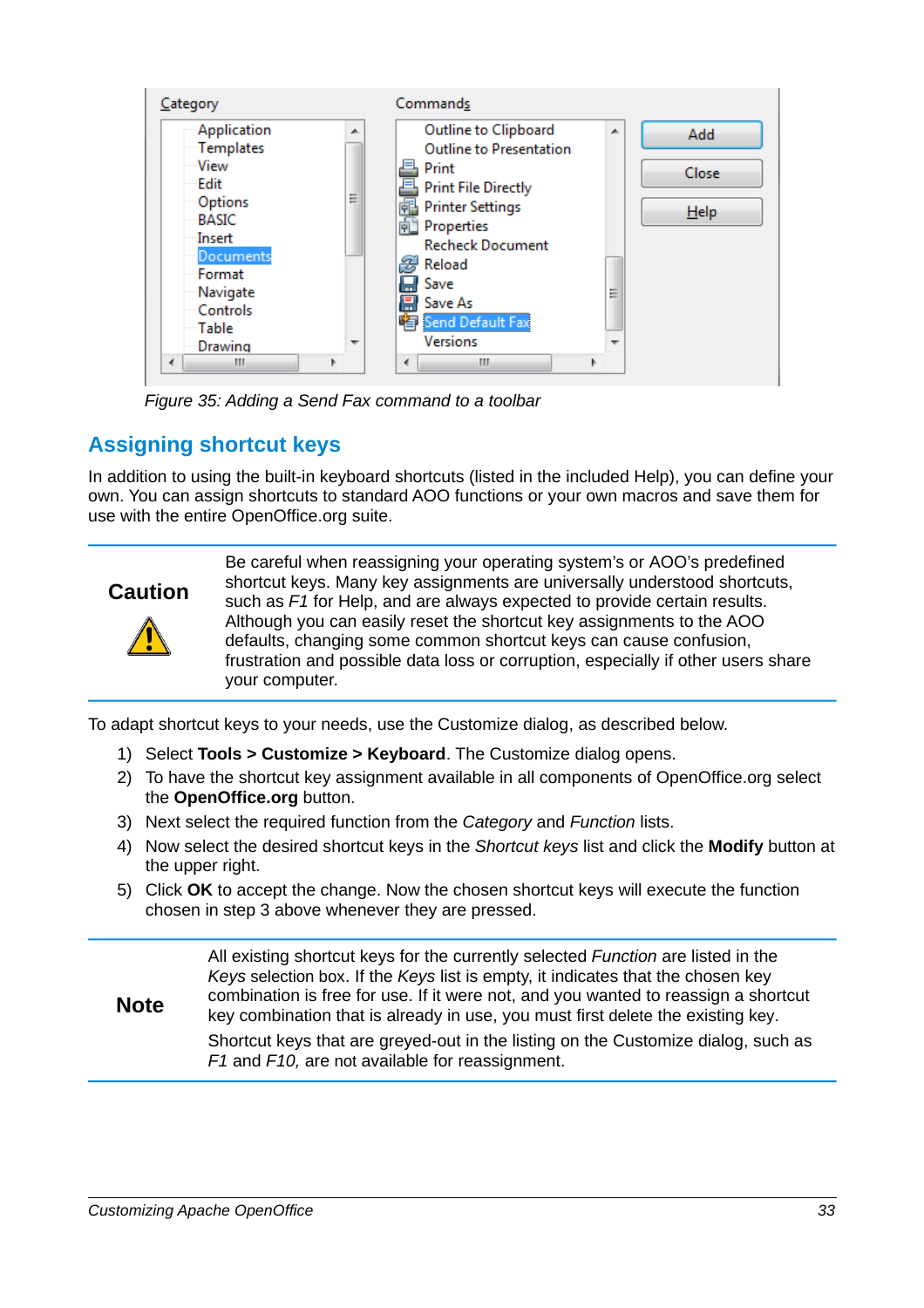# <span id="page-33-0"></span>*Example: Assigning styles to shortcut keys*

You can configure shortcut keys to quickly assign styles in your document. Some shortcuts are predefined, such as *Ctrl+0* for the *Text body* paragraph style, *Ctrl+1* for the *Heading 1* style, and *Ctrl+2* for *Heading 2*. You can modify these shortcuts and create your own.

1) Click **Tools > Customize > Keyboard**. The Keyboard page of the Customize dialog [\(Figure 33\)](#page-30-2) opens.



*Figure 36. Defining keyboard shortcuts for applying styles*

- 2) To have the shortcut key assignment available only with one component (for example, Writer), select that component's name in the upper right corner of the page; otherwise select **OpenOffice.org** button to make it available to every component.
- 3) Choose the shortcut keys you want to assign a style to. In this example, we have chosen *Ctrl+9*.
- 4) In the *Functions* section at the bottom of the dialog, scroll down in the Category list to *Styles*. Click the expansion symbol (usually a + sign or triangle) to expand the list of styles.
- 5) Choose the category of style. (This example uses a paragraph style, but you can also choose character styles and others.) The *Function* list will display the names of the available styles for the selected category. The example shows some of AOO's predefined styles.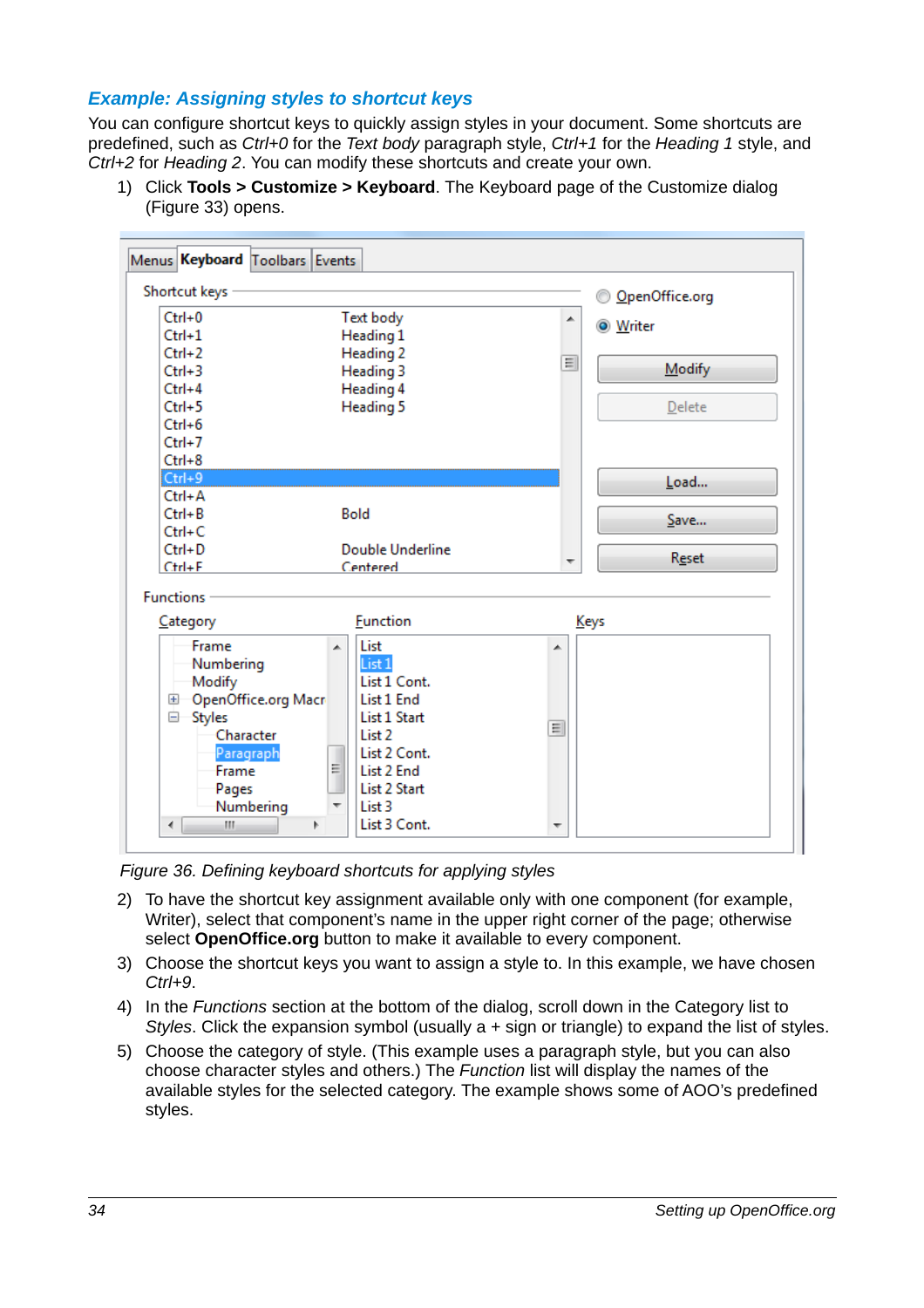- 6) To assign *Ctrl+9* to be the shortcut key combination for the List 1 style, select *List 1* in the *Function* list, and then click **Modify**. *Ctrl+9* now appears in the *Keys* list on the right, and *List 1* appears next to *Ctrl+9* in the Shortcut keys box at the top.
- 7) Make any other required changes, and then click **OK** to save these settings and close the dialog.

# <span id="page-34-2"></span>*Saving changes to a file*

Changes to the shortcut key assignments can be saved in a keyboard configuration file for use at a later time, thus permitting you to create and apply different configurations as the need arises. To save keyboard shortcuts to a file:

- 1) After making your keyboard shortcut assignments, click the **Save** button at the right of the Customize dialog [\(Figure 33\)](#page-30-2).
- 2) In the Save Keyboard Configuration dialog, select *All files* from the **Save as Type** list.
- 3) Next enter a name for the keyboard configuration file in the **File name** box, or select an existing file from the list. If you need to, browse to find a file from another location.
- 4) Click **Save**. A confirmation dialog appears if you are about to overwrite an existing file, otherwise the file will be saved immediately.

# <span id="page-34-1"></span>*Loading a saved keyboard configuration*

To load a saved keyboard configuration file and replace your existing configuration, click the **Load** button at the right of the Customize dialog, and then select the configuration file from the Load Keyboard Configuration dialog.

# <span id="page-34-0"></span>*Resetting the shortcut keys*

To reset all of the keyboard shortcuts to their default values, click the **Reset** button near the bottom right of the Customize dialog. Use this feature with care as no confirmation dialog will be displayed; the defaults will be set without any further notice or user input.

# <span id="page-34-4"></span>**Adding functionality with extensions**

An extension is a package that can be installed into OpenOffice.org to add new functionality.

Although individual extensions can be found in different places, the official extension repository is at [http://extensions.services.openoffice.org/.](http://extensions.services.openoffice.org/) Some extensions are free of charge; others are available for a fee. Check the descriptions to see what licenses and fees apply to the ones that interest you.

# <span id="page-34-3"></span>**Installing extensions**

To install an extension, follow these steps:

- 1) Download an extension and save it anywhere on your computer.
- 2) In AOO, select **Tools > Extension Manager** from the menu bar. In the Extension Manager dialog [\(Figure 30\)](#page-27-1), click **Add**.
- 3) A file browser window opens. Find and select the extension you want to install and click **Open**. The extension begins installing. You may be asked to accept a license agreement.
- 4) When the installation is complete, the extension is listed in the Extension Manager dialog.

**Tip** To get extensions that are listed in the repository, you can open the Extension Manager and click the **Get more extensions here** link.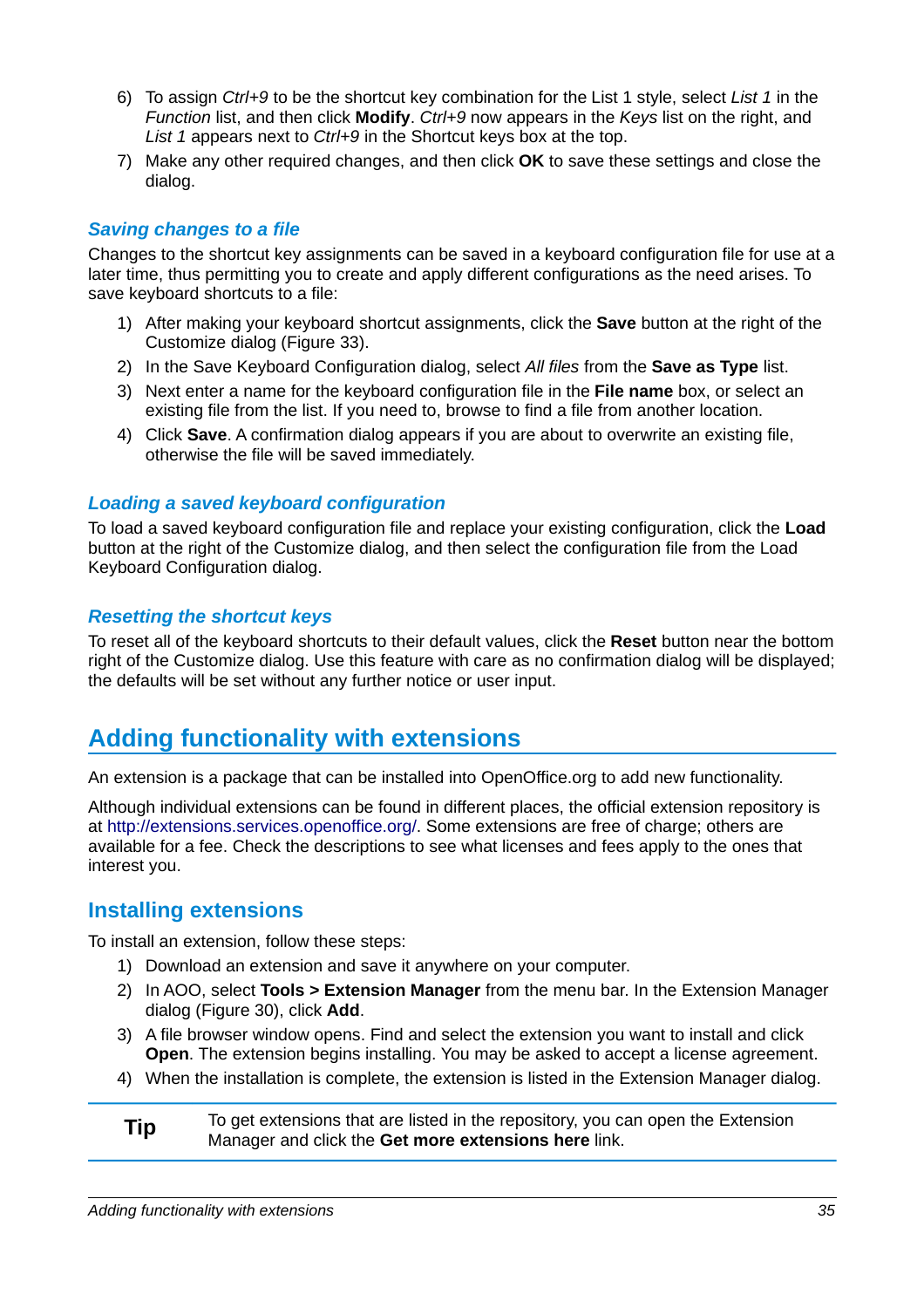|    | <b>Extension Manager</b>                                                                                                                                                                                                                                                                                                        |   |
|----|---------------------------------------------------------------------------------------------------------------------------------------------------------------------------------------------------------------------------------------------------------------------------------------------------------------------------------|---|
| ♧  | English spelling and hyphenation dictionaries and thesaurus 2009.05.08                                                                                                                                                                                                                                                          |   |
| ⊕. | French "Classic and Reform 1990" spelling, thesaurus and hyphen 3.4.1 Dicollecte                                                                                                                                                                                                                                                |   |
| 亞  | Professional Template Pack II - English 1.0<br><b>Sun Microsystems</b><br>The second template pack by Sun Microsystems provides more than 120 professionally designed.<br>document, spreadsheet, presentation and database templates for professional and stunning looking<br>documents and presentations.<br>Disable<br>Remove | ≣ |
|    | Spanish spelling dictionary 2008.07.01                                                                                                                                                                                                                                                                                          |   |
|    | <b>Template Changer 1.2.5</b>                                                                                                                                                                                                                                                                                                   | v |
|    | Get more extensions online                                                                                                                                                                                                                                                                                                      |   |
|    | <br>Add<br>Check for Updates<br>Help<br>i⊂lose:                                                                                                                                                                                                                                                                                 |   |

*Figure 37: Using the Extension Manager*

**Note** To install a *shared* extension, you need write access to the Apache OpenOffice installation directory.

# <span id="page-35-0"></span>**Some popular extensions**

This section describes a few of the more important and popular extensions to Apache OpenOffice. In each case, you need to first install the extension as described in the previous section. All tools listed here are open source and free of charge.

# **PDF Import**

Enables you to make minor modifications to the text of existing PDF files when the original source files do not exist or you are unable to open the source files. (Whenever possible, modify the source and regenerate the PDF to obtain the best results.)

When the extension is installed, PDF is listed as a choice in the File Type drop-down list in the **File > Open** dialog.

Best results can be achieved with the *PDF/ODF hybrid file* format, which this extension also enables. A hybrid PDF/ODF file is a PDF file that contains an embedded ODF source file. Hybrid PDF/ODF files will be opened in OpenOffice.org as an ODF file without any layout changes.

Non-hybrid PDF documents open in Draw. Depending on the complexity of the layout, changes may be easy or difficult to make, and the saved result may or may not preserve the original layout. Font substitution may occur.

Documents with more sophisticated layouts, such as those created with professional desktop publishing applications that use special fonts and complex vector graphics, are not suitable for the PDF Import Extension. Similarly, longer documents (> 20 pages) may cause some performance and stability problems.